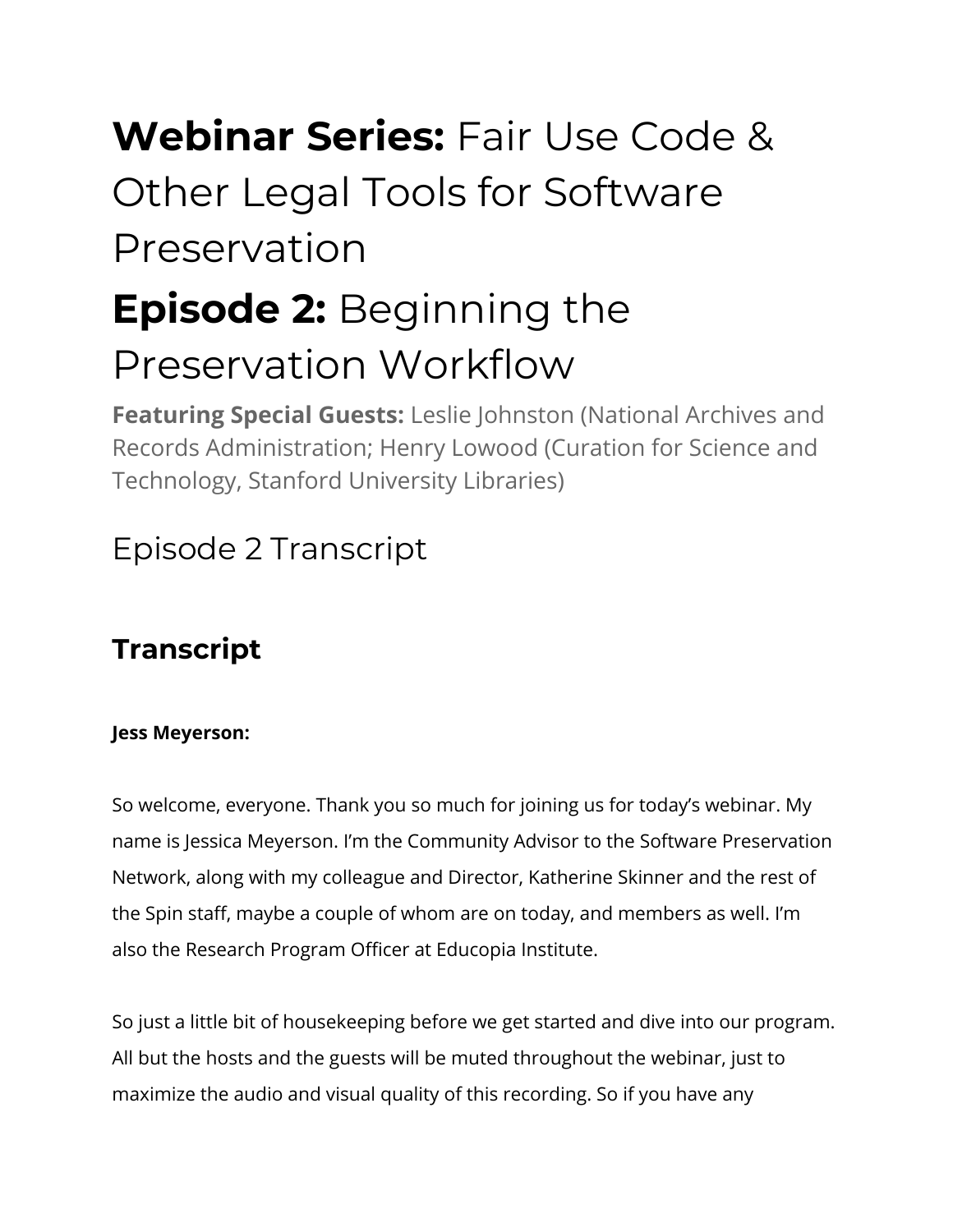questions during the presentation, we ask that you type them into the chat box, the Zoom chat box, which we will be monitoring closely throughout. So that if we do have a backlog of questions throughout the course of the presentation or the discussion between Brandon, Leslie and Henry, we will cue those up and they'll be ready for Q&A. We will go in the order that they were presented.

So every episode will be recorded. We're recording right now. It will be transcribed and posted to the Spin website, freely available for all. As a reminder, today, we're presenting episode two, Beginning the Preservation Workflow. And this is a discussion with members of the Code of Best Practices research team and two of our esteemed guests.

The first, Leslie Johnston, Director of Digital Preservation for the National Archives and Records Administration. With the responsibility to develop and execute a digital preservation strategy for the agency, Ms. Johnston has over 35 years of experience in the cultural higher education and federal communities, including the Getty, Stanford and Harvard University libraries, and the Library of Congress, where she worked with digitized and born digital collections, setting and applying standards and overseeing the development of the digital content management and delivery systems and services. Her expertise includes digital collection management systems and infrastructure design, digital preservation systems and standards for digital collections.

We're also joined today by Henry Lowood, curator for history of science and technology Collections and film and media studies collections at Stanford Libraries. After being trained in the history of science and technology and receiving his PhD from UC Berkeley, over a period of 35 years, Henry has combined interests in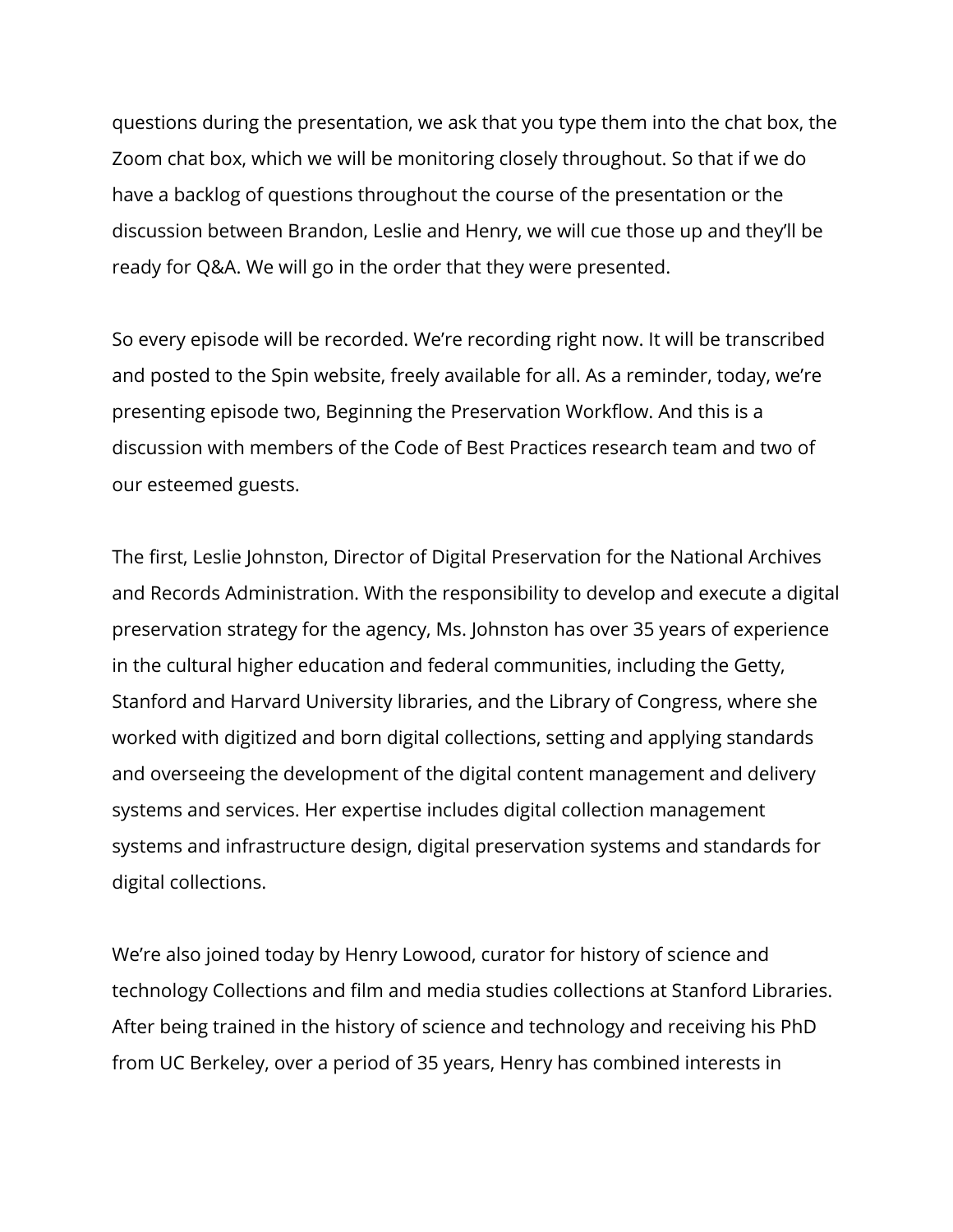history, technological innovation and the history of digital games and simulations to head several long-term projects at Stanford, including How They Got Game, the history and culture of interactive simulations in video games in the Stanford Humanities Lab and Stanford Libraries. The Silicon Valley archives in the Stanford Libraries, and Archiving Virtual Worlds collections, hosted by the Internet Archive, just to name a few.

He's led Stanford's work on game and virtual world preservation and the Preserving Virtual Worlds Project funded by the US Library of Congress and the Institute for Museum and Library Services and the Game Citation Project, also funded by the IMLS. Henry is also the author of numerous articles and essays on the history of Silicon Valley, and the development of digital game technology and culture.

And your research leads and facilitators for today's episode are Brandon Butler, director of information policy at the University of Virginia Libraries, who's joined by Peter Jaszi, professor emeritus at American University Washington College of Law. Professor Jaszi is one of the originators of the fair use best practices movement, and is co-author of the software preservation Code of Best Practices for Fair Use in Software Preservation, along with Brandon, Pat Aufderheide and Krista Cox.

So this is the continuation of our seven part series of webinars that explore the fair use code and other legal tools for software preservation, co-hosted by the Association of Research Libraries and the Software Preservation Network. And with that, I will hand it off to Brandon.

#### **Brandon Butler:**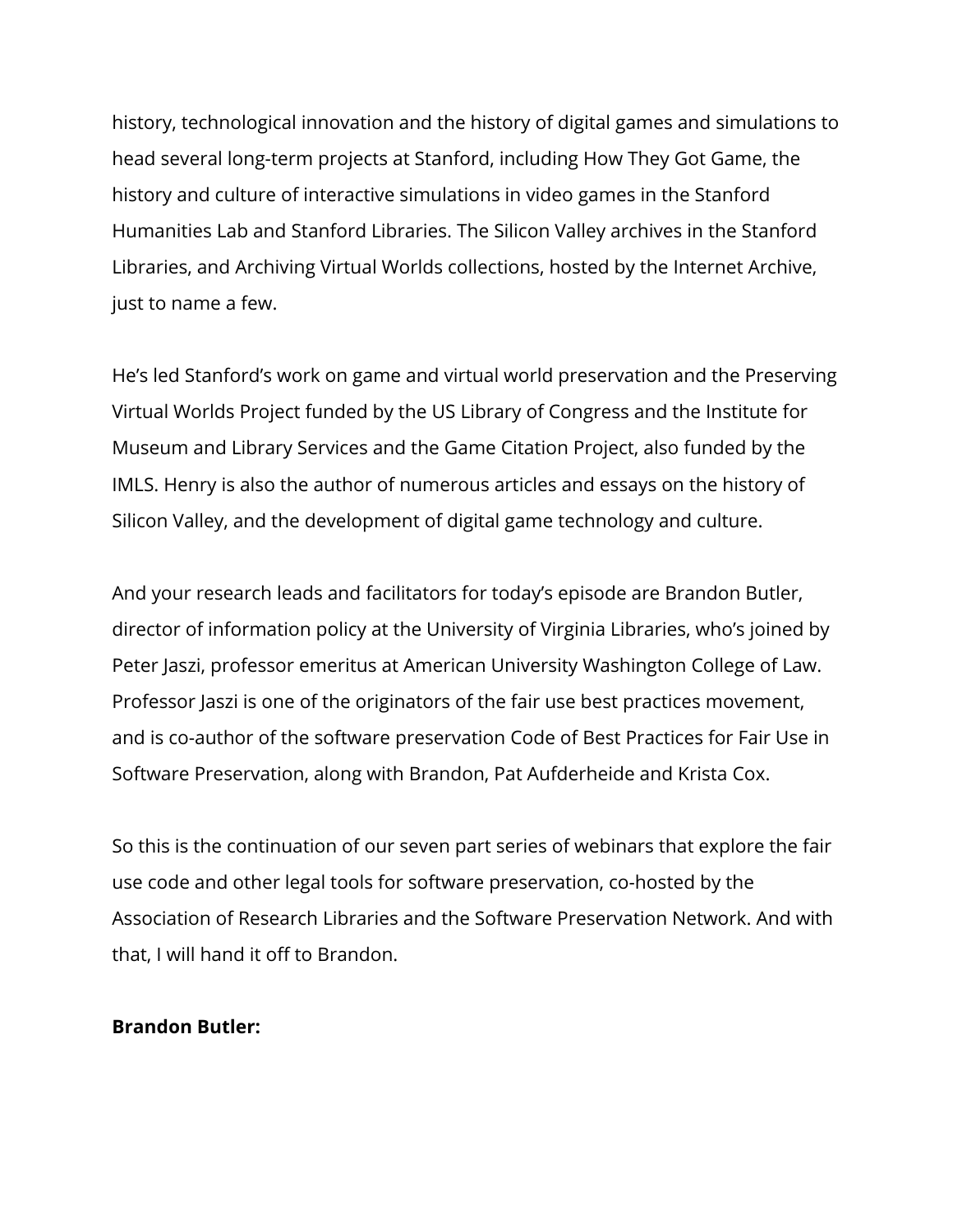Great, thanks, Jess. So we're really excited to join you in this second episode in our seven webinar series. By the time this thing is over, it's going to be warm. So I'm pretty excited about that.

So we're going to talk today about the first two principles in the code of best practices and fair use for software… whoa, software preservation. And let me give you a little overview, roadmap of the talk. So I'm going to start off by talking a little bit about principle one. And then Peter Jaszi will talk a little bit about principal two, and then we're going to hand it over to our guests, Henry and Leslie, to talk about their experiences in the field.

So first, Henry is going to talk a little bit about the Cabrinety Collection and some of his adventures in the world of agreements and contracts, in particular, among other things. And then Leslie will talk about the joys of collecting and preserving the digital government record.

Then, we'll have time for discussion. And I think we want to make sure that folks are able to ask whatever questions are on your mind. And if you were on the last webinar, and there were things you didn't get to bring up last time, there's no bar on talking about whatever is on your mind related to the code. But do keep in mind, we're only going to have Henry and Leslie today. So if you've got questions for them, do be sure to get those in while we've got them on the line.

So the first thing I want to talk about is the very first principle of the code. And I think we probably mentioned last week, that the code overall is structured in a kind of progression. So that each principle follows roughly, chronologically a workflow of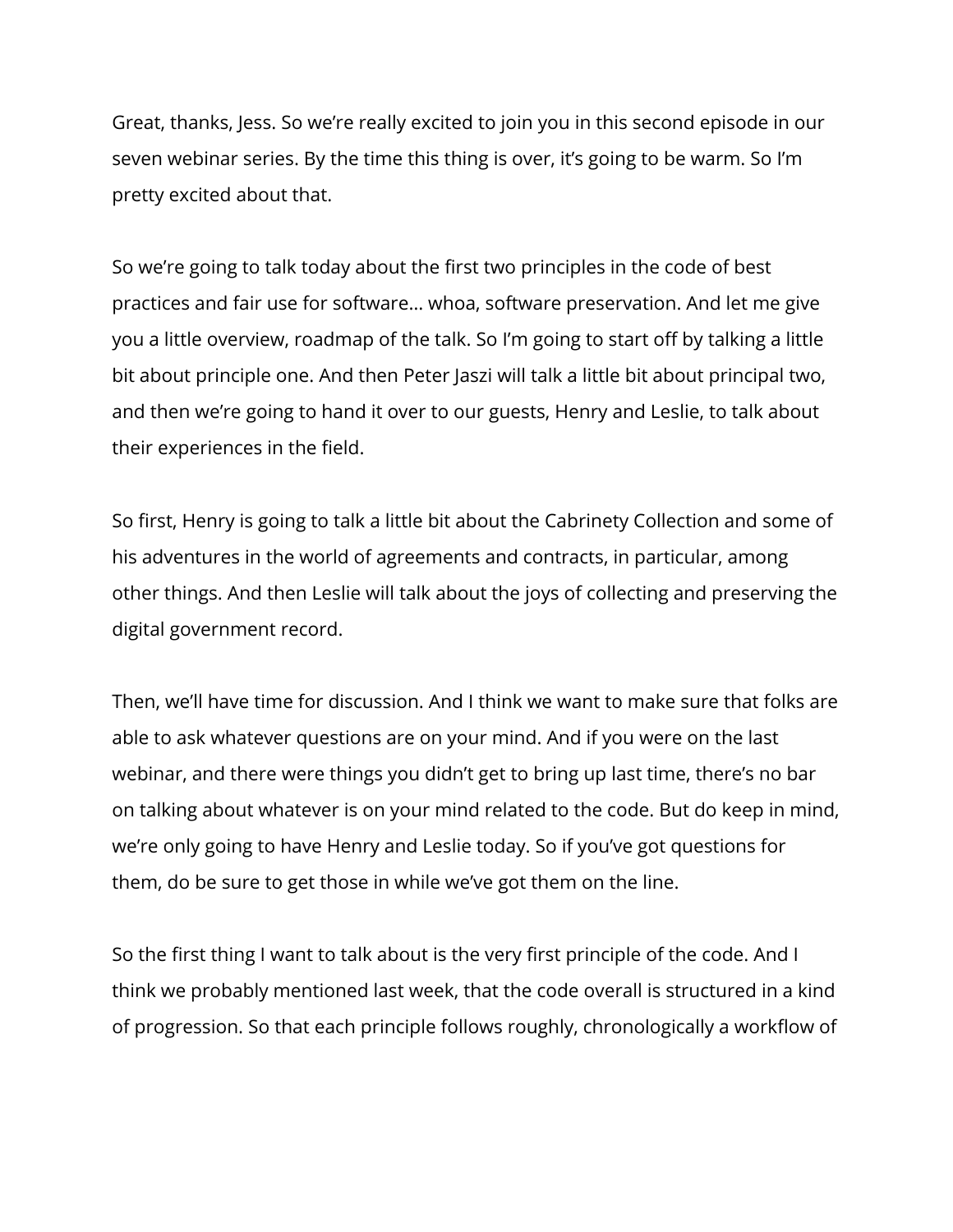software preservation, starting with a box of media on your desk, and ending with a cyber utopia where everybody can read everything, no matter how old it is.

The first principle is getting from box of stuff on your desk, to software in your collection, or software that's a part of your tool set for managing your collection, as Leslie will talk about later. And so, principle one covers accessioning, stabilizing, evaluating and describing those digital objects, software objects.

And that includes the kinds of things, and we didn't talk a lot about the process of developing the codes, but the codes are developed by speaking with practitioners, like Henry and Leslie, in confidence and in small groups as well as individually about what they do. And so this process tries to mirror of what people told us they do when they're trying to preserve software.

And so that includes things like making multiple disc images of original media, documenting what the original media packaging might have looked like, other materials that were associated with the software, making notes about that. But also running the software, so that you can tell what it is and what it does and how it works.

All of that stuff that happens sort of at your workbench. When you're processing the collection, you're figuring out what's in it, you're getting it from unstable, unmanaged, to stable, managed, described, it's ready to be a thing that you're caring for. And so that's why I chose our little forensic computer pal over there as the image. I know my colleague at work has one of those things, and it costs more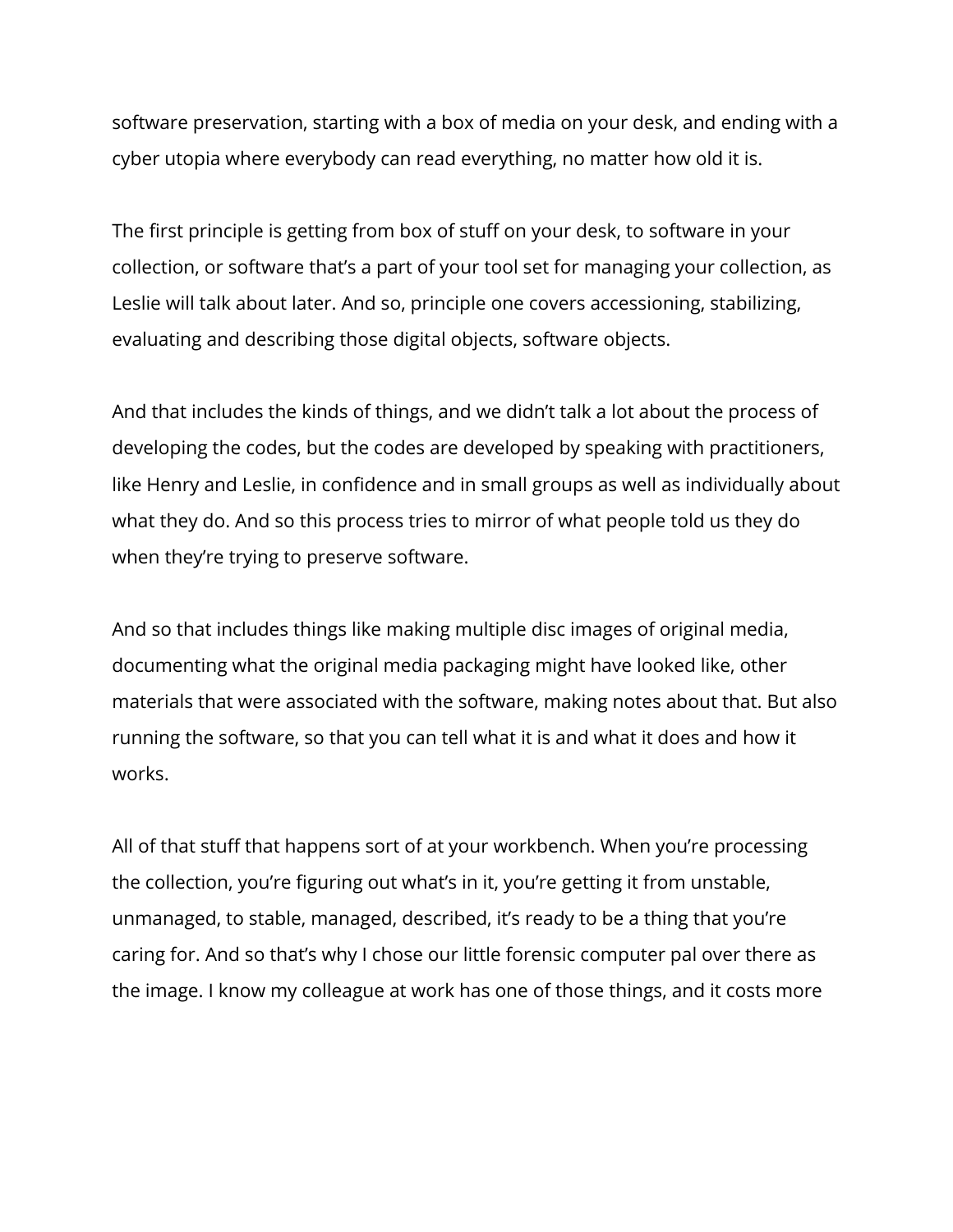than my first car. Fair use better lets you use that thing, because it's way too expensive to just sit there on your desk.

Each principle has a set of limitations that are associated with that principle. And this is the way that all of these codes work. In the focus group discussions that we led, in the process of developing the codes, we probed the consensus to say, well, at what point would you feel uncomfortable? Or, what are the things that you feel are important to be considered as part of working your way through a situation like this one?

And so, one of the first ones, which seems sort of maybe goes without saying, but it came up a lot and with some vigor was, you really need to have preservation activities that relate to your mission. This was something, literally the first thing that anyone, the first thing that any group, within 10 minutes of our first focus group discussion, this emerged, we put out a hypothetical question. And the group immediately said, well, why are we doing this, right? You need to tell me that this is a part of my mission, or I'm not going to do it. So you need to have a relationship between the preservation activity and the mission of your institution.

For donated material, donor agreements are just so important. We heard over and over again, as you're conducting this activity, you're protected by fair use. But donor agreements intervene at the same time, and you can't sort of run headlong forward without remembering the other sources of obligation that might come into play.

Reasonable care, again, at this stage, to identify content that's sensitive for non-copyright reasons. This is part of being a good actor. So it's sometimes referred to as kind of a fifth factor and lawyers and law professors debate about whether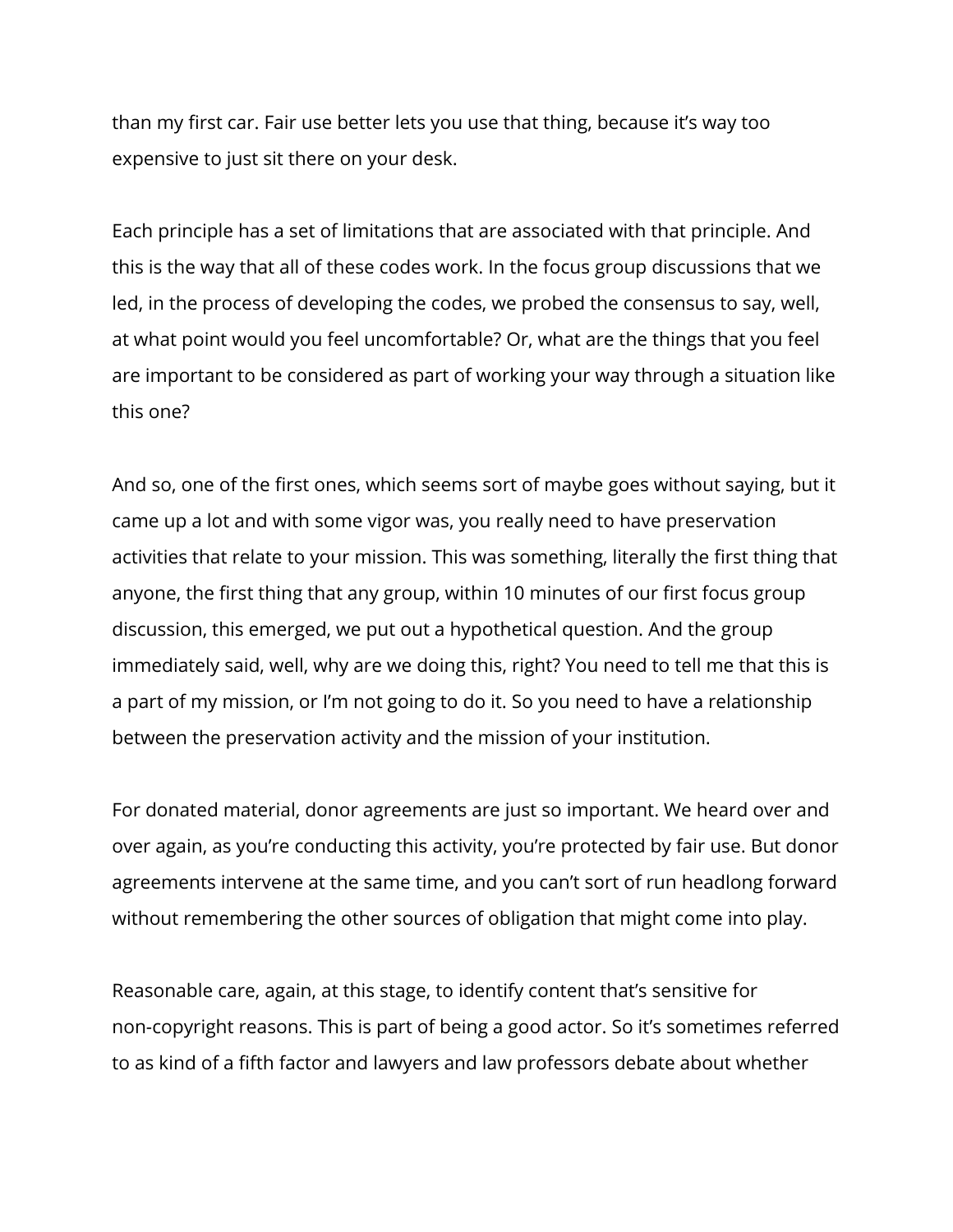this is good or not. But I don't think there's much debating about the fact that judges actually care whether you show that you're a good actor.

And so the community, actually, without us telling them that a judge is going to make you do it anyway said, this is what we do. We take care to take account of the things that we're processing, that might need to be flagged for non-copyright reasons. And that's part of being a good professional.

Descriptions should be created, expressing and shared to facilitate discovery within and where possible beyond the institution. And this was another one where we heard over and over again, we're not going to do this if we can't actually make these things findable. Part of what it is to preserve something is to describe it and to make it a part of a collection that someone can find and use, whether they're inside or outside of whatever circle of users we're thinking about. We want to describe it in a way that it's findable to people. So that was an important part of stage one, when you're getting started, consider your user.

And then, finally, at this stage, and this is important, thinking chronologically, right? For the purposes of principle one, the people who are handling software for this purpose should be personnel, including staff, volunteers, contractors. We don't need to see your badge, but there needs to be an affiliation, whether at the home institution, or at a partner institution, or a vendor, who are directly engaged in this kind of activity. You need to be doing preservation at the preservation stage, containing access for that part of the work.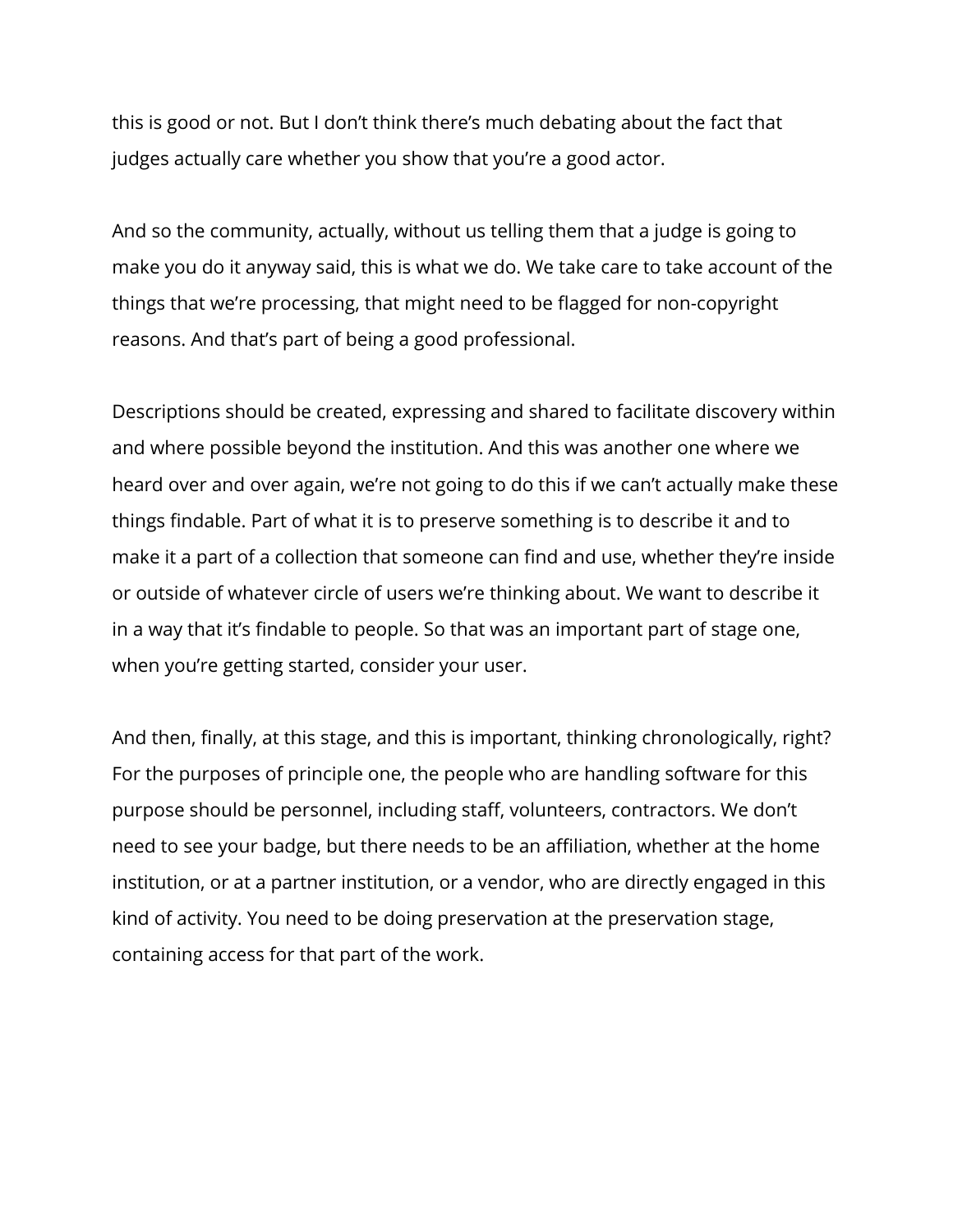Access comes later. And we'll talk about the terms on which access is provided later. But in this phase, access is limited to the people who are doing the preservation work.

So those were the limitations. They're I think fairly like robust and interesting, but not limiting in a way that I think is going to constrain anyone from doing what they see as an important part of their mission. And I think that's a good place to end up.

So now, I will turn it over to Peter Jaszi to talk a little bit about principle two.

#### **Peter Jaszi:**

Thank you, Brandon. And I want to start by emphasizing something that you have just said, and that I think we said already. And we were discussing the project last week, and that is that we learned very early, when we started to talk to the professionals in the field, who were kind enough to work with us, including very early on, Henry and Leslie, that the mission of software preservation was not simply a preservation mission.

And of course, this is true of almost all if not all archival activities. That is to say, preservation doesn't make any long-term sense, certainly not as a way of expending significant resources, if it isn't for purposes of encouraging and facilitating access.

So the next three principles in our code are really all about different varieties of access to preserve material. And one-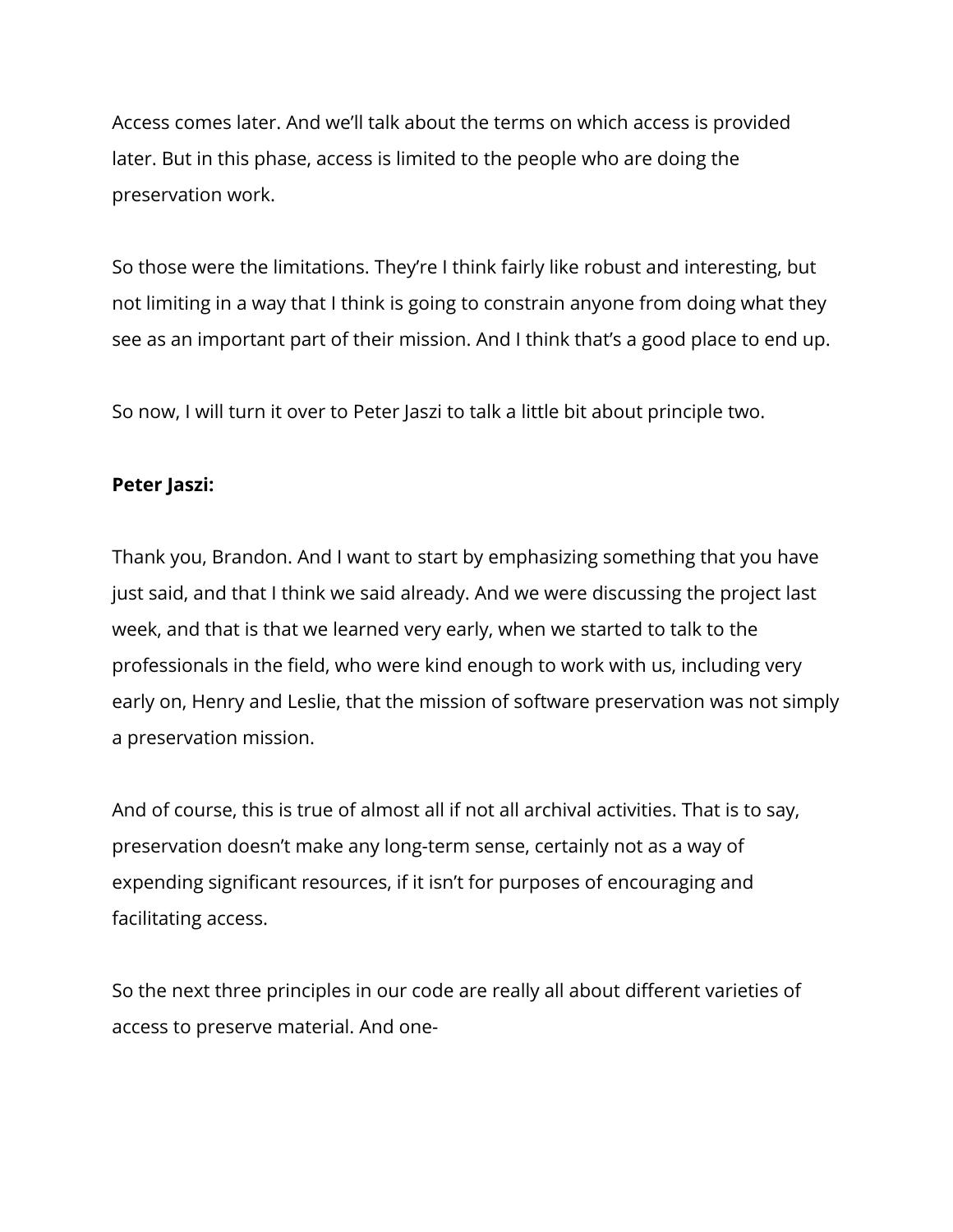#### **Jess Meyerson:**

Peter?

#### **Peter Jaszi:**

Yes, indeed.

#### **Jess Meyerson:**

Just a brief request, is there any way that you could speak slightly closer to the mic?

#### **Peter Jaszi:**

I'm sure, I can.

#### **Jess Meyerson:**

Okay, perfect. Thank you so much.

#### **Peter Jaszi:**

Not at all. What I had said a moment ago is that one of the first things we learned is that the preservation mission and the access mission are all tied up together. One can't really be separated from the other. So the next three principles, including the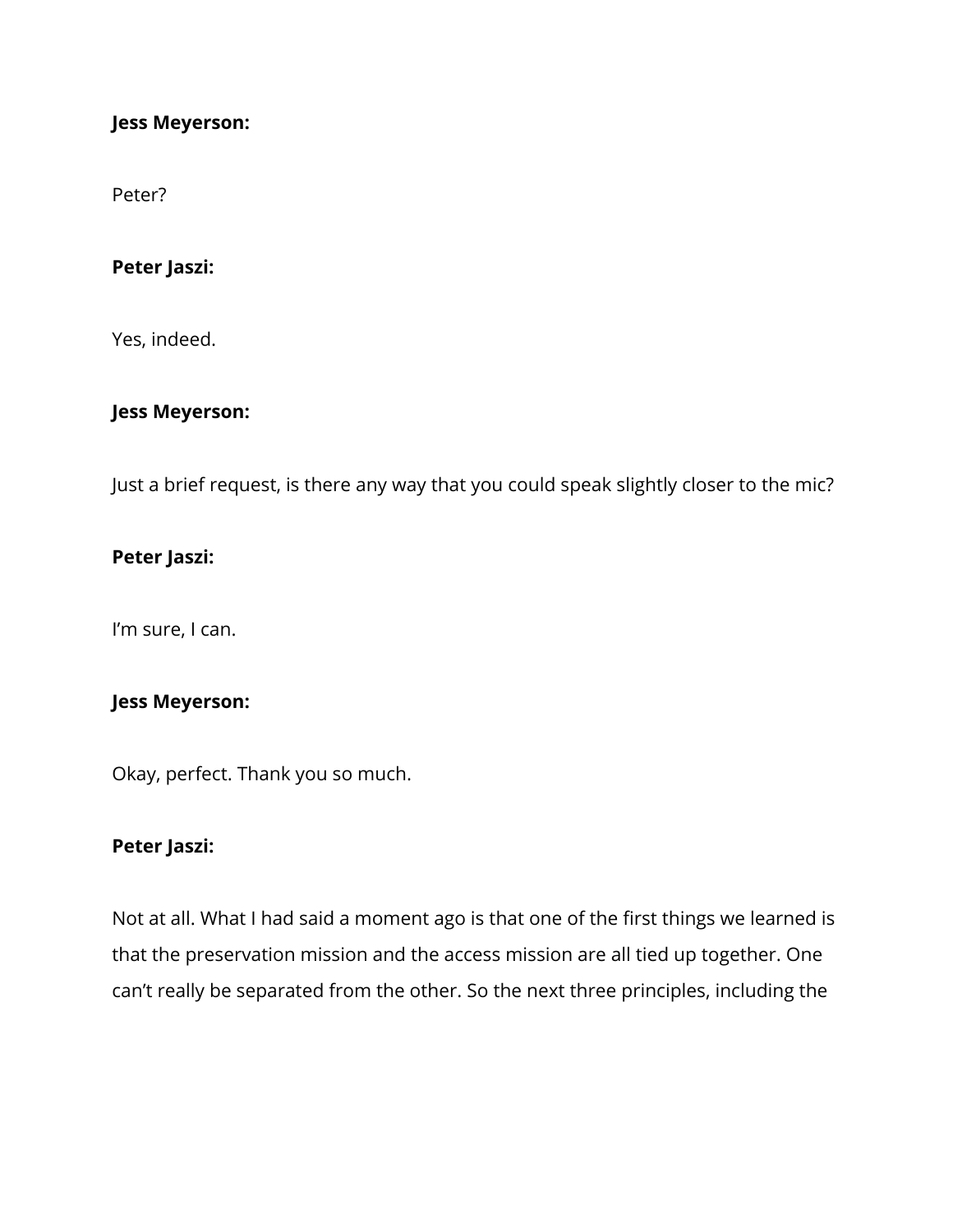one I'm about to talk about, are focused on the access side of the preservation activity.

And one of the first things we learned when we started to talk with the generous experts in the field, is that it's often important for collecting institutions to create and make available visual and audio documentation of legacy software in operation. That might include screenshots and videos of software in operation, or software in operation being controlled by an expert user. There are lots and lots of dimensions of software, which are difficult or impossible to capture fully in a textual description or even in an emulation experience.

And all of that is good and straightforward and intimately mission related and in some sense, profoundly non-controversial. But copyright is an issue, because the protection that copyright provides, actually goes beyond code itself, and extends as well, at least theoretically, to various kinds of software generated displays.

So you have at least to think when you create products or versions of software, to document its operation that are going to be shared and seen by various publics, you have to at least think about whether or not you can do that in compliance with copyright law. And the happy answer is, yes, this turns out to be really a very straightforward, fair use question.

Last time, we talked a little bit about the ruling concept in contemporary US fair use jurisprudence, which is this idea of using something for a transformative purpose and this is a classic example. Obviously, when I present documentation of the operation of a software program, I'm doing something very, very different from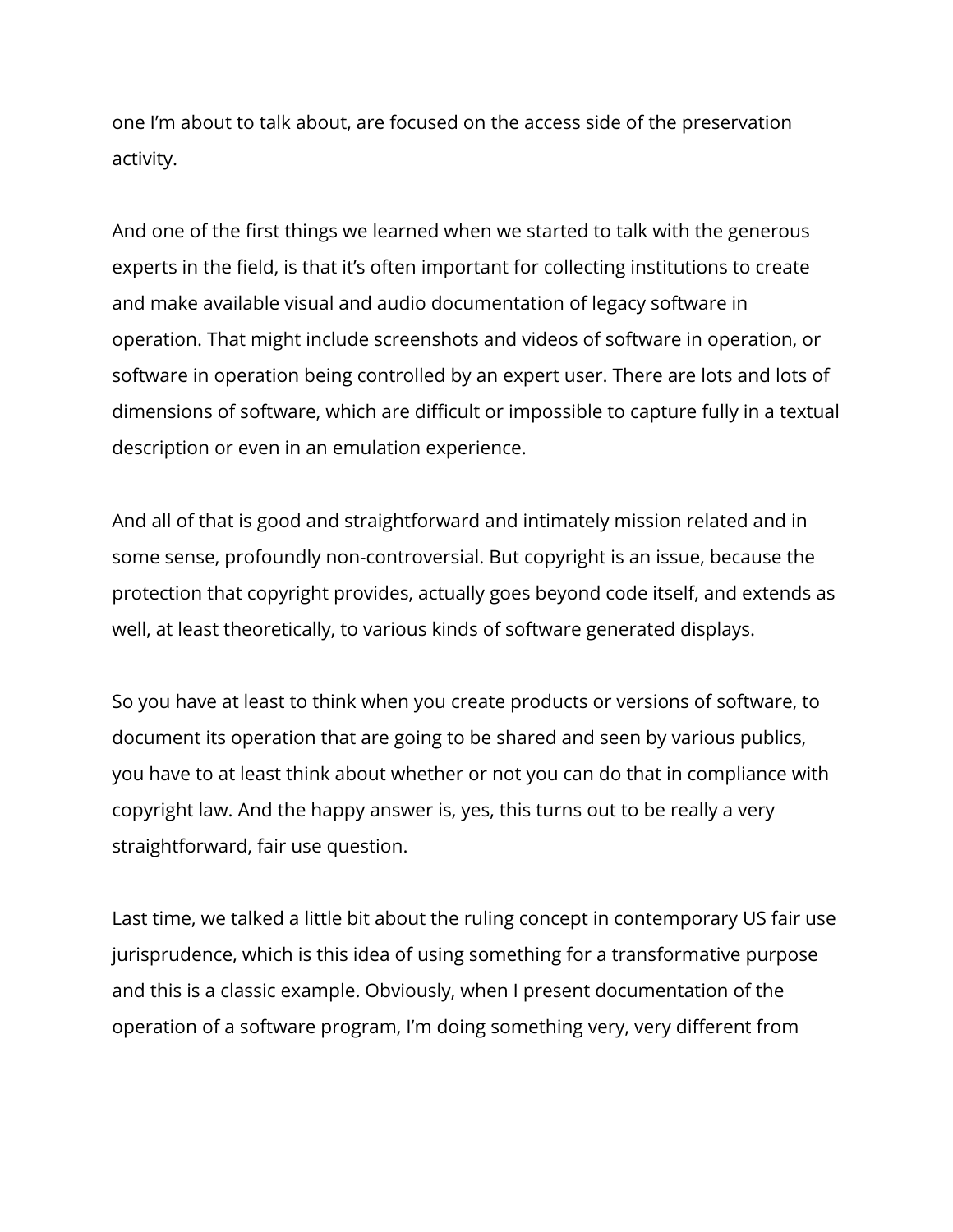what that program, whatever functionality that program was originally designed to accomplish.

So this was easy. It didn't take the small groups that deliberated with us about the appropriate metes and bounds of these best practices, very long to decide that in the broadest sense, this was a clear, obvious and important example of fair use.

And then we have the limitations and those are pretty straightforward as well. The more the better, where context is concerned, is the first limitation. Fair use transformative purposes are always easier to demonstrate when you are showing and telling more about the context of the thing that is being demonstrated. It won't always be possible to provide rich context, but when it is, it should be done.

The second limiting proposition here is really just a restatement of a general fair use concept that I explained a little bit last time. Everyone cares, including the courts, that when you use something without having express permission to do so, the extent of your use should be commensurate, appropriate, proportional, pick your word, they all mean more or less the same thing to the purpose. So the more extensive your roles, the more documentation is justified.

And then finally, there's the last limitation, which came up and a number of our groups thought it was important to include. I have to say that this one is, for the moment, I fervently hope that will change, more of an aspirational than a real limitation. That is to say, were the copyright owners of legacy software themselves to go into the business, so to speak, of providing extensive online documentation and their legacy products in action, especially if they were to figure out a way to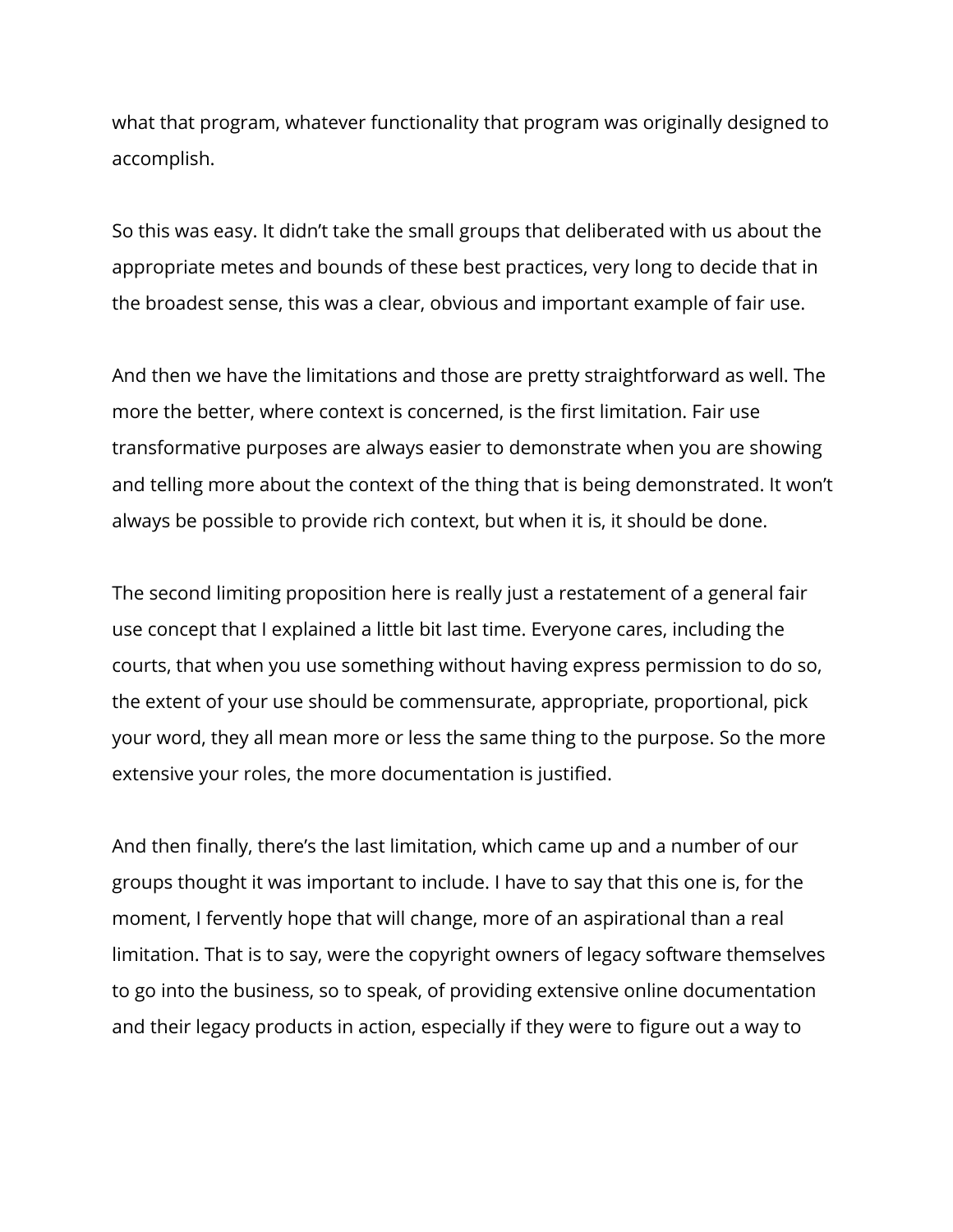monetize that activity, then perhaps collecting institutions would want to step back and leave that market to them.

But so far at least, there have been a few if any indications that that is or is likely to be taking place. So remember it, but for the moment, I think, don't feel particularly constrained by it. And that's really all there is to it. This is about as close to a carte blanche as we're going to see with respect to any of the fair use propositions that are contained in the code itself.

#### **Brandon Butler:**

Thanks. There we go. Thanks, Peter. And so we've said a little bit about those two scenarios in overview, but I think it's going to be really interesting and useful for you all to hear a little bit from Henry and Leslie, and especially I think, and they will correct me if I'm wrong and their illustrations will bear me out or not. But I think they have a nice complimentary aspect to their two use cases, because Henry is really someone who's collecting software for software's sake and Leslie is collecting digital documents and she needs that software to make sense of the documents that she'll tell you more about later.

And those were really, in a way, the two mega overarching use cases that we've heard about over and over again. So starting with Henry, I'm really excited to hear from you all about what it's really like to do this stuff.

#### **Henry Lowood:**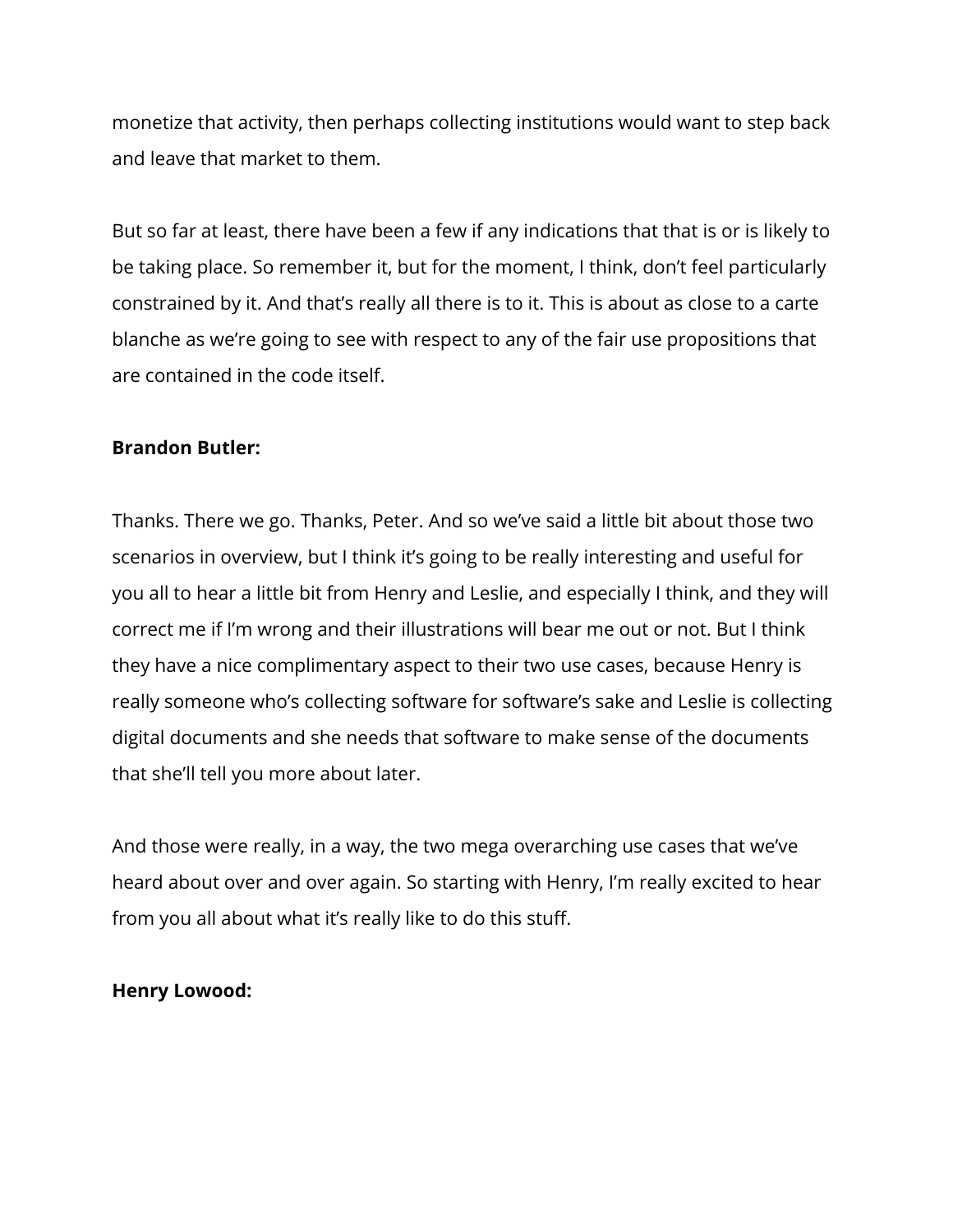Okay. Thank you. Thank you for inviting me and I'm really happy to talk to all of you out there. Well, I'll be talking mostly about a collection at Stanford, the Cabrinety Collection, which is a collection on the history of micro computing software and features a collection of about 15,000 to 20,000 pieces of software. We don't know an exact number, never really have, because there's a lot of magazines with software and all sorts of things, everything you could imagine that could complicate an exact count.

I'm going to focus I think mostly on situation one about accessioning, stabilizing, evaluating and describing digital objects, specifically around a project to create disc images from original media. And in doing that, I'm going to focus on the second limitation, limitation B, just to remind you what that one says is where materials have been donated, their preservation should be undertaken in light of the terms of donor agreements, which may limit reuse and access.

They may limit reuse and access, but of course, donor agreements can also argue, help you with access, they can augment access in some ways. Use case again will be the Cabrinety Collection and in particular one of the projects we carried out with the Cabrinety Collection with the National Institute for Standards and Technology. Specifically what's called the NSR, the National Software Reference Library run by Doug White, which I described as the national forensics, software forensics laboratory.

Now as for situation two, documenting software in operation, I'm not going to say too much about that directly, even though it pains me greatly not to, that particular thing is something that's occupied me quite a bit, both as a historian and as a curator. I've written about it quite a bit, my one sentence description of what I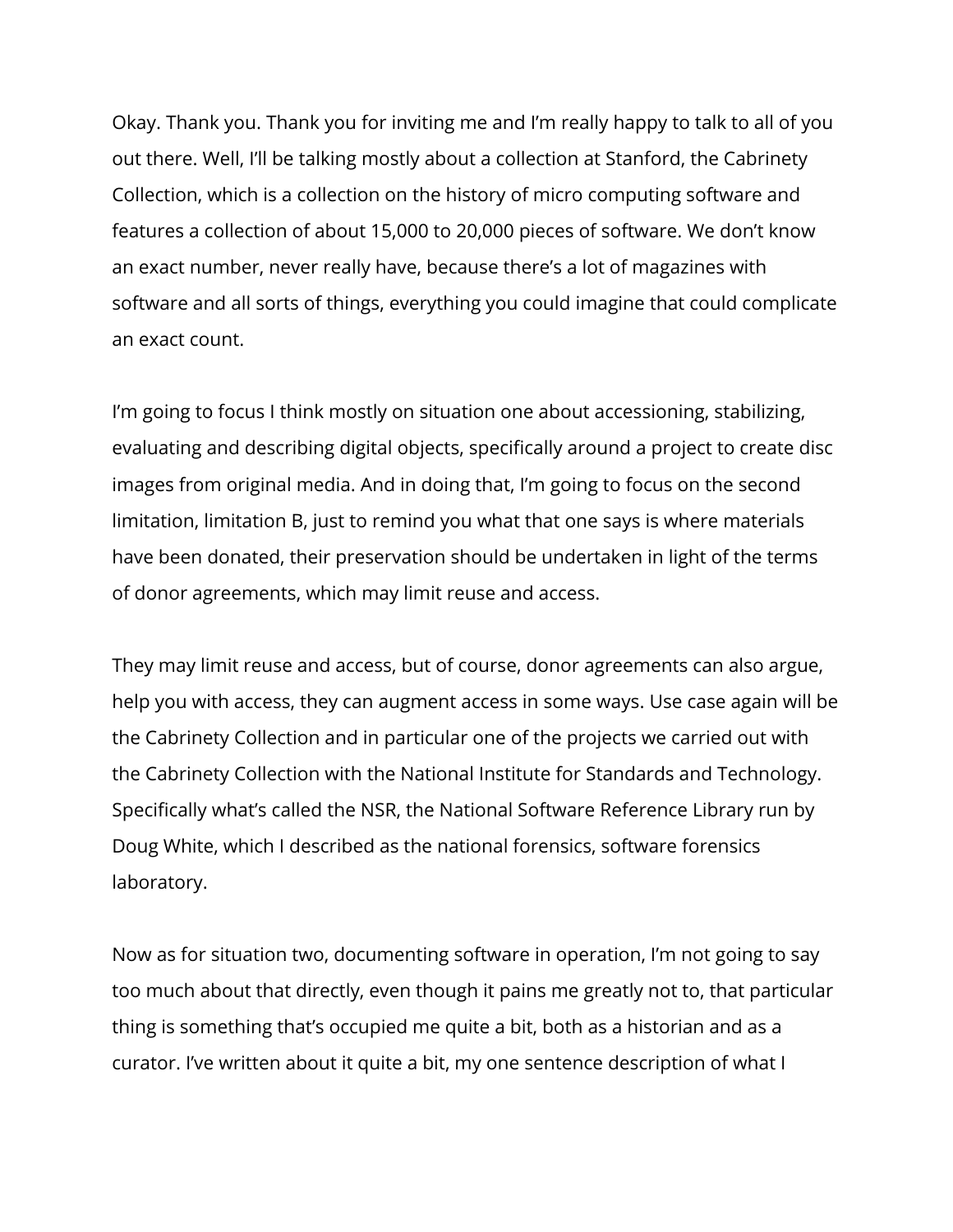would say is that documentation of that sort is at least as important to game historians as access to operating software of the past.

I'm going to leave it there. If you have questions, if you want to talk about it in Q&A, I can certainly do that. So back to the Cabrinety Collection, the full name of which is the Stephen M. Cabrinety Collection, the history of micro computing. We acquired this collection at Stanford in 1998 and 1999, that's 20 years ago, a little over 20 years ago.

I will state right now, I believe this is true that it was the first acquisition of a software collection by any repository. I've written a little bit about that, you can look for an article called software archives and software libraries that I wrote in a recent book in the Smithsonian studies in the history of science and technology series, basically, about the history of software collecting.

And so again, the Cabrinety Collection has been around at Stanford for over 20 years and we are still working through projects to deal with the workflow that leads you from acquisition to full access. The current project, being the easy project, we're finally at access. The project, of course, is one that the Software Preservation Network has set up for a number of institutions to participate in including Stanford.

I'll be talking about, when I say software, I'm talking about packaged, PC software, productivity software, game software, edutainment, all those sorts of things. I'm not talking about mainframe or bundled software as it used to be called, unpublished software, scientific or research software, academic software, if you will. I'm not talking about non-PC software, newer things like mobile software, things like that. Some of what I say I think is applicable to streamed and downloadable software.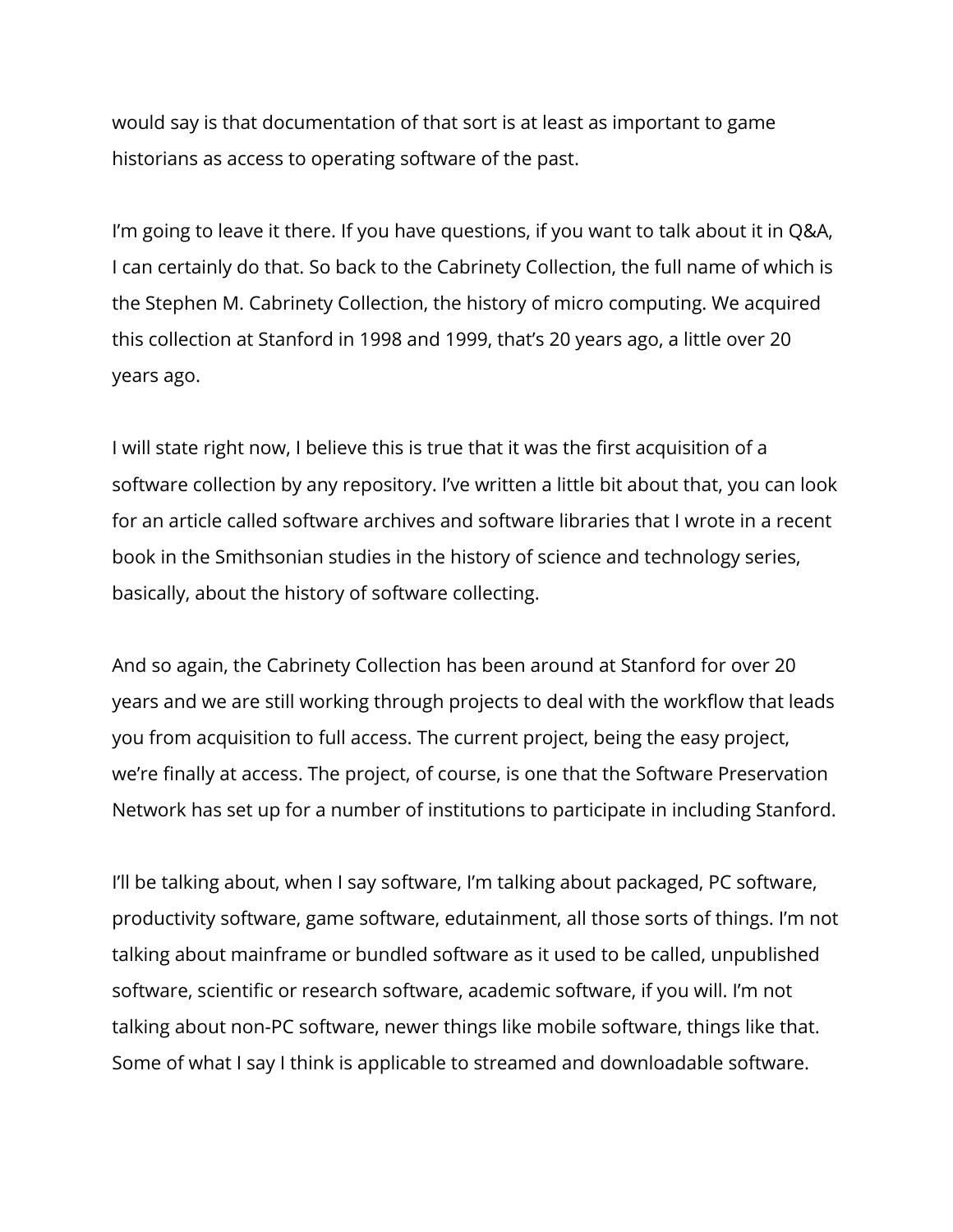Some of it's not. And we actually do have a little bit of downloaded software from bulletin boards and things like that in the Cabrinety Collection.

Now, if I were talking about some of these other topics, like for example, academic software, some of what I would say would be a little bit different, in terms of agreements and things like that. And again, I'm not going to dwell on that. I'm just going to say if you have questions about those categories of software, some of which I definitely have worked on, feel free to ask later.

So in terms of workflow, we've been working on the Cabrinety Collection now for over 20 years as I've said. This work has largely been carried out through a string of funded projects, some of which Jessica mentioned in the introduction, included the two preserving virtual worlds projects funded by Library of Congress and IMLS. The NIST Cabrinety capture project, which I'll be talking about, the game citation project, also funded by IMLS and now the easy project.

Noticed in that sequence, started with what's out there, what could you acquire project, followed by a capture migration project, followed by a description project, followed by an access project, and here we are 20 years later. These have all been multi-institutional projects, including Stanford.

So back to the point about fair use and the specific points where materials have been donated, their preservation should be undertaken in light of the terms of donor agreements, which may limit reuse and access. I'm going to put this point in a slightly different way. Software preservation involves kind of a complicated game. And the players in that game include copyright law, the Digital Millennium Copyright Act and so forth, the various provisions and things there. Fair use, which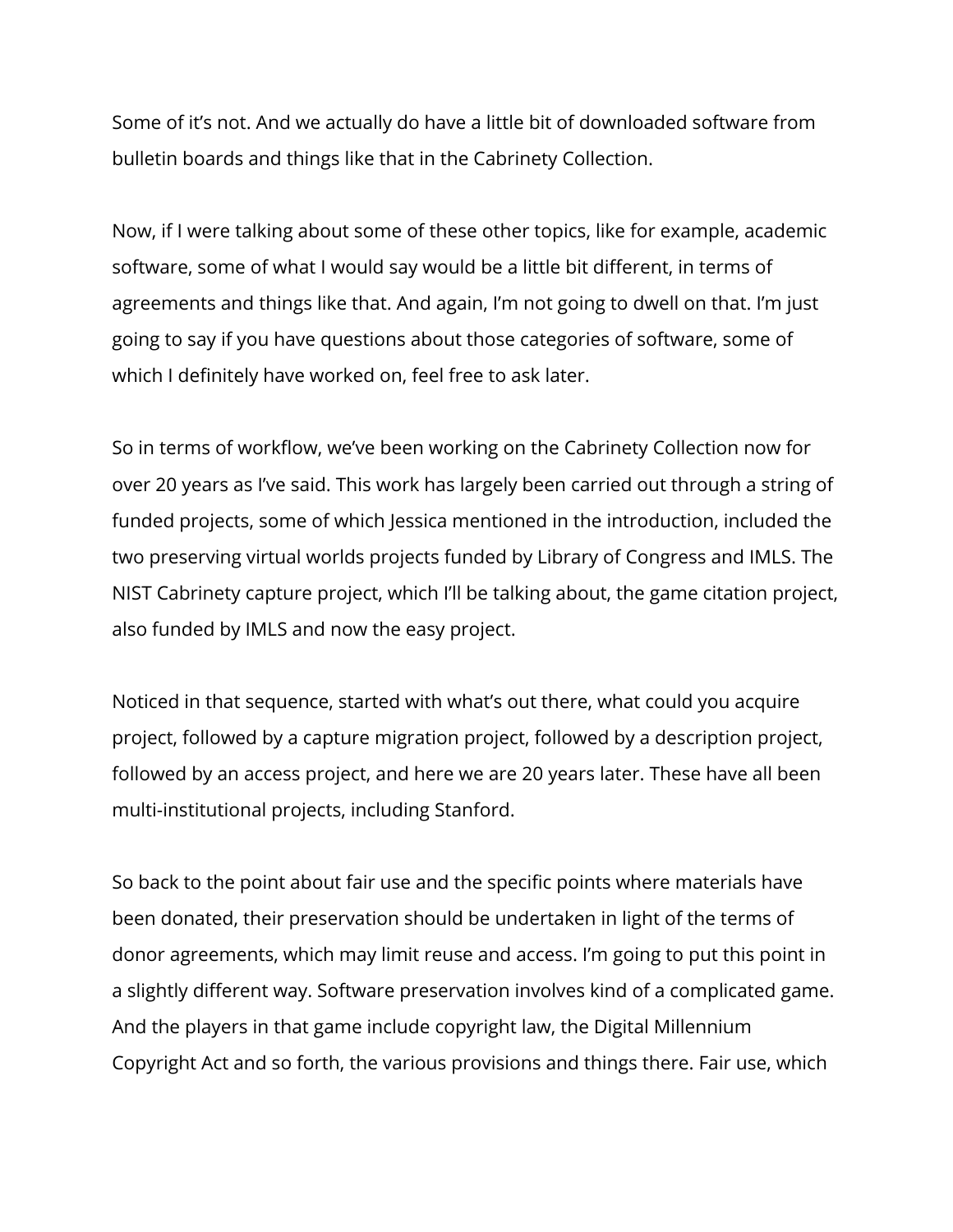of course, we're talking about today. Contracts, in the sense of shrink wrap agreements, and things like that. And then specific agreements with donors and rights holders.

So all of those things can come into play and interact in different ways. Sometimes you have something in one category, but nothing in another category. Sometimes you have multiple agreements and concerns about copyright law and all sorts of things playing together. It's kind of like a complicated game of rock, paper, scissors, figuring out that sometimes fair use maybe beats copyright law here, while maybe in another occasion, a donor agreement would trump fair use and so on and so forth. So it's quite complicated.

Can we have the next slide, please? Let's see if this works. Or did I put Brandon to sleep? Oh, there it is. Okay, great.

Okay, so here's the deed of gift, of course, the acquisitions process in my area of curatorial practice. Sometimes I do buy individual software titles, we do have a media center, where we do that sort of thing. With historical software, it's been mostly around collections, acquiring collections. And these have mostly been gifts, beginning with this instrument called the deed of gift.

By the way, the Cabrinety Collection, alas, the one that we've been doing all this work on was acquired in 1998. You can imagine, you're looking at the current template for deed of gift at the Stanford Libraries. You can imagine the horror that you will experience when you look at a deed of gift done in 1998, in terms of its applicability to the projects that we're doing today. It really involves another layer of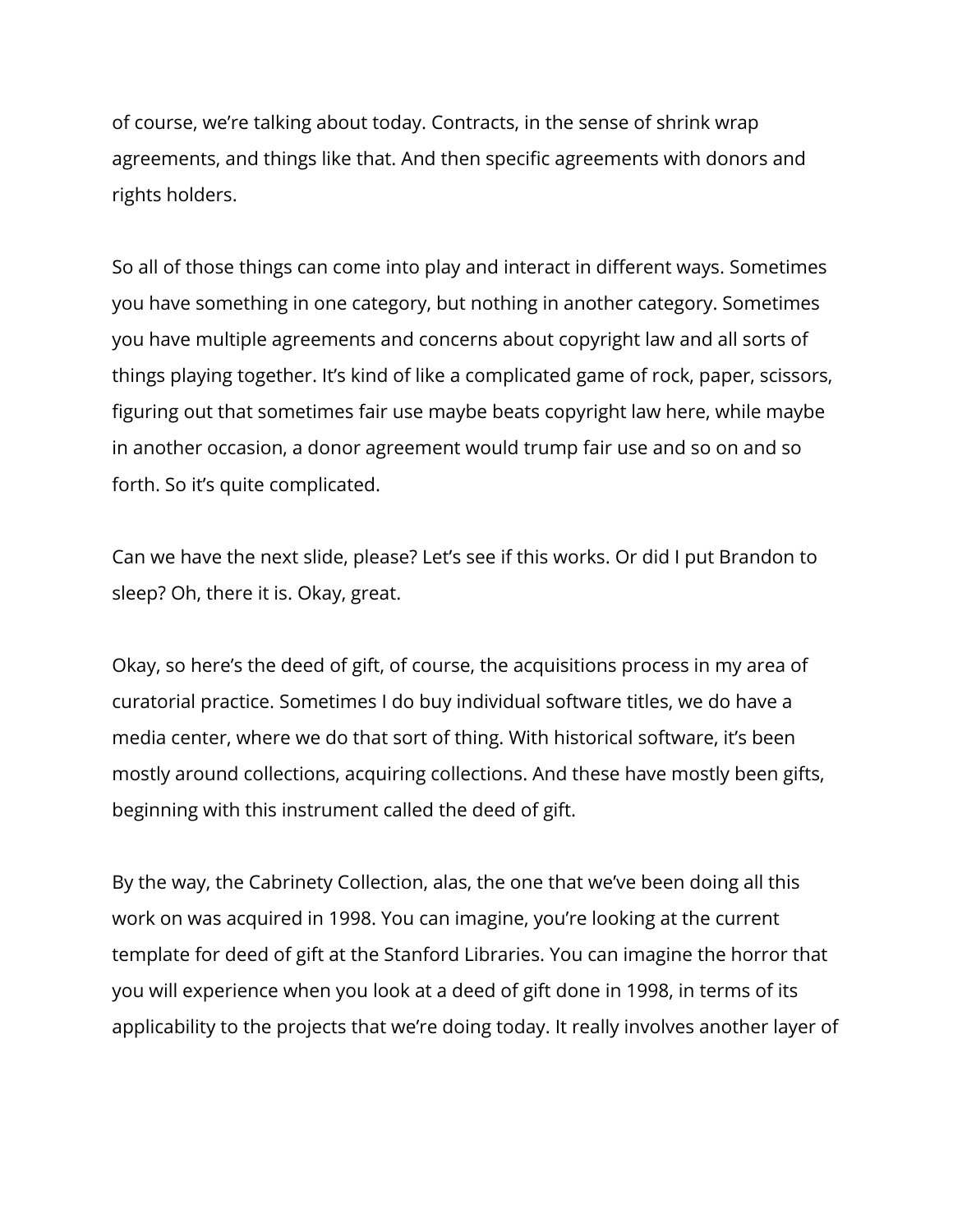translation in that game that I described of figuring out how the terms of a 20 year old agreement will apply.

Next slide, please.

So one of the most important conversations whenever you talk to donors concerns how to handle copyright in the materials that are donated. In our current template, a donor gets to choose from three options, transferring copyrighted to Stanford, granting Stanford a license, which you'll see in a minute, or just saying nothing about rights.

The key point, however, is that these choices are only applicable to the extent that the donor owns copyright and the materials that they're giving to you. Or other IP rights potentially, like patent rights, which has come up on occasion.

In the case of the Cabrinety Collection, this did apply to a portion of the collection we were given. Exactly three titles out of the circa 15,000 titles in the collection were copyright to Stephen Cabrinety. 14,997, let's say, were not. So this portion of the agreement only applied to those three titles and also to his personal papers that were included. So that's one thing right off the bat, these agreements often don't address the copyright issues, because the donor doesn't own copyright in the materials.

Next slide, please.

So here for completeness are the other two options that are available to the donor. Take a few seconds to browse option B, which is our preferred choice. This option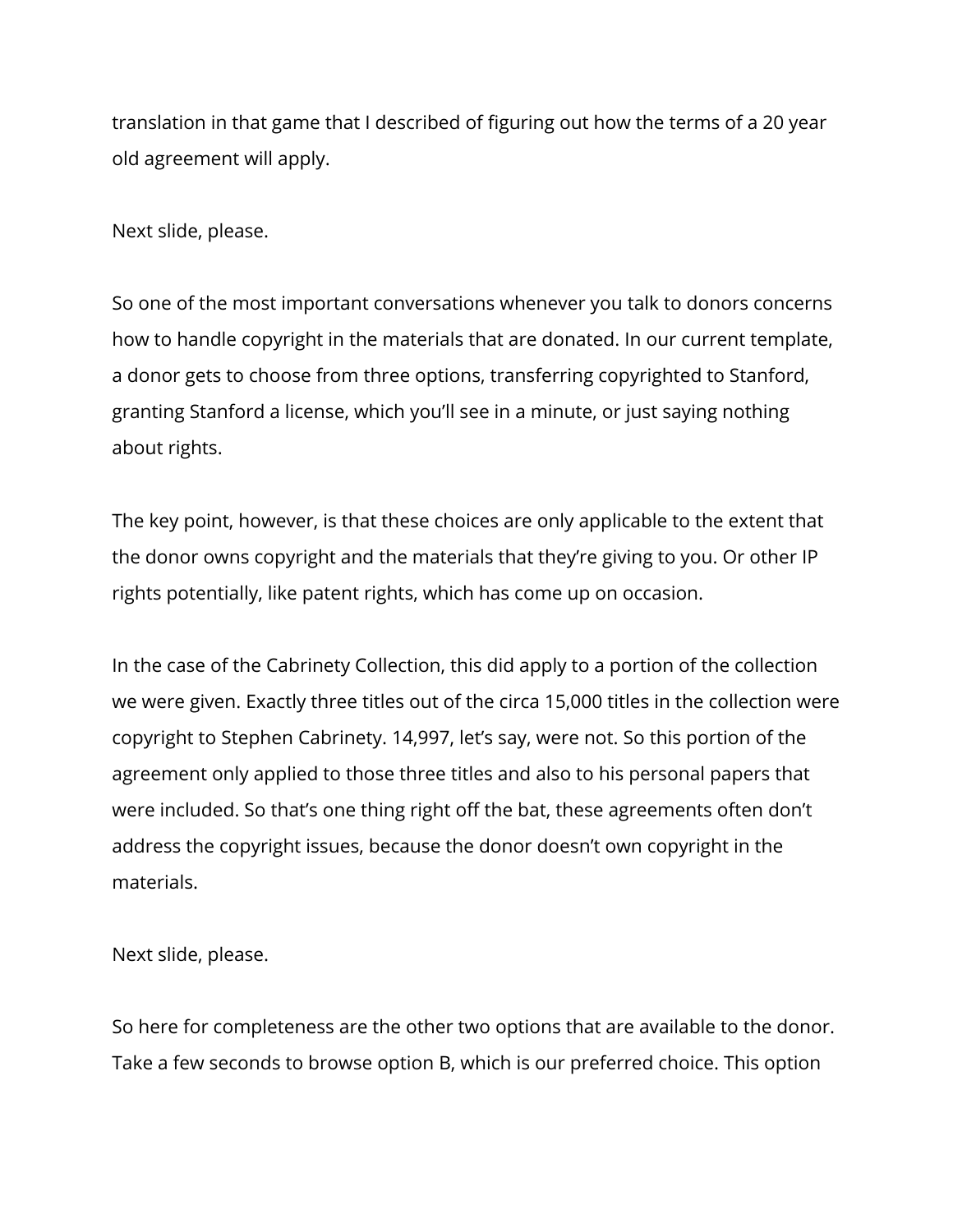grants Stanford a license to carry out pretty much any migration or reformatting we'd like to do, as well as granting us the right to provide what we call world access via the web.

But again, the key point, the donor can only grant this license if he or she is the copyright holder for the material. And sadly, this is generally not the case, as I just said. And of course, in the case of the Cabrinety Collection, this option was not stated, was not available at all, because well, 1998. We just didn't think about these things back then.

Next slide, please.

This is here, again, pretty much just for completeness. The same options that I've mentioned before, the same three options would also be available in the case of collections that we buy, as opposed to acquire as gifts. And, yes, we have bought collections on occasion and we've acquired copyright on occasion.

That's another thing I wanted just to mention briefly, is there is an option in a sale, as well as in a gift, to transfer copyright. And there's even the option of acquiring copyright straight away, say, for a collection that you already own and we've done that on occasion. I just wanted to put those on the table.

Wow, that was amazing. That was a mind read slide advance. Okay, that's fine. That's where we want to be.

So we did this project with NIST, which created a big collection of disc images. And just as Brandon said, sometimes when you're doing preservation, you need to be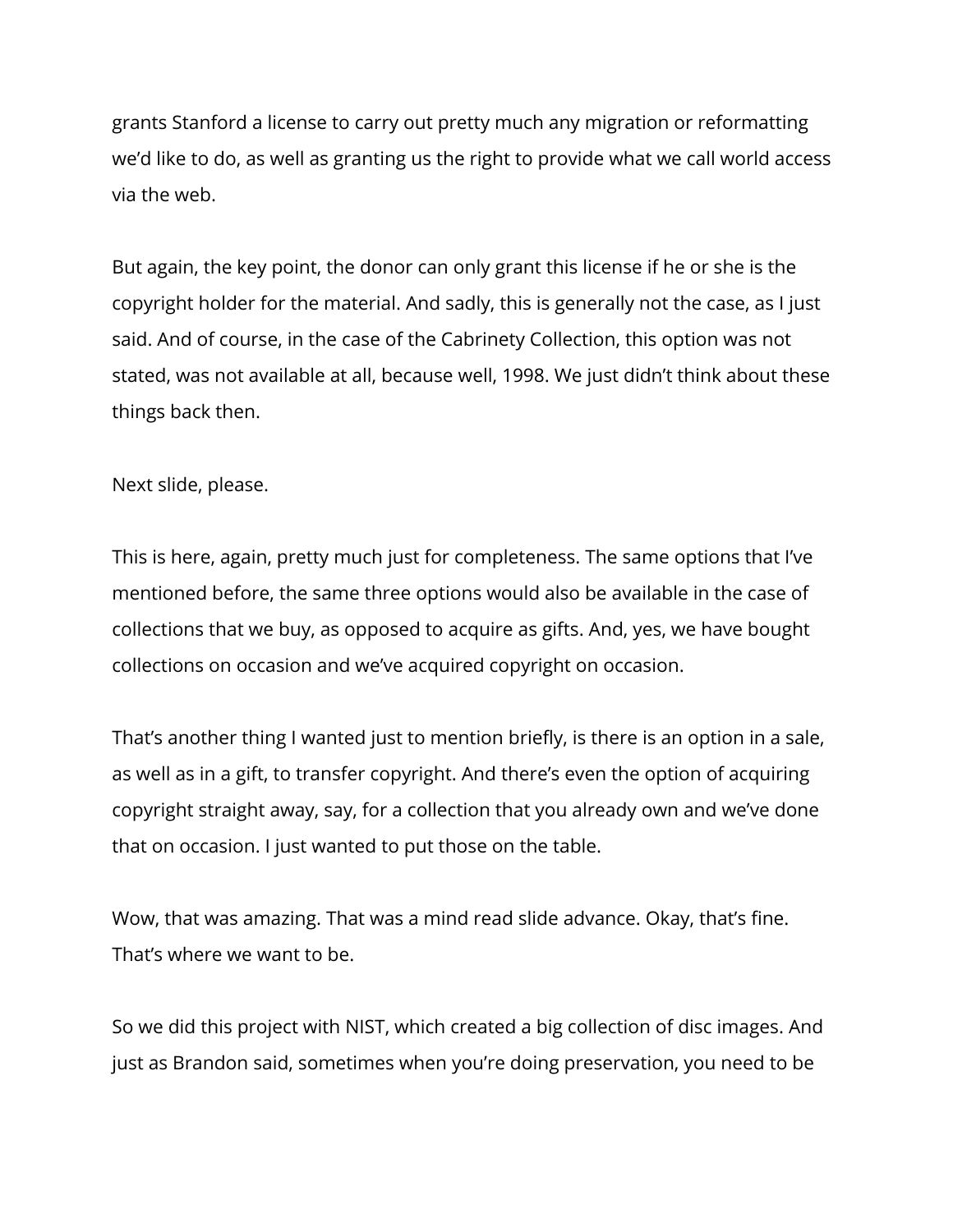thinking about what's going to happen down the road. In fact, you probably won't even do the preservation, if you're not thinking about what's going to happen down the road. You need to think about access, even while you're supposedly focusing just on preservation.

So the focus of the project with NIST was to capture software from original media, create portable disc images, then that could be stored in the Stanford Digital Repository, and theoretically could be seen and downloaded by researchers. In addition to the disc images, we also created photographic images, thus complicating the word image for us forever, when we can't refer to images now and know whether we're talking about discs or photographs. By photographic images, I'm referring to photographs of the physical media, the carrier media, photographs of the boxes, the box covers from all sides and photographs of the inserts, such as manuals, and other things that were inside the box.

So we anticipated research access to the software right from the beginning as we were designed the project and had lots of discussion about what we thought we would be able to do. This involved, remember those players I was talking about, thinking about copyright law, thinking about fair use, this was 2012, 2013. We didn't have the fair use document that you have now. So we were pretty much guessing. We didn't really even have a lot of the documentation that ARL has compiled for other kinds of materials that we might have used in a kind of a transfer to software, we were pretty much guessing.

And finally, we got tired of guessing, and said in this case, we're going to mount a parallel project to contact the rights holders for the software we were migrating. And this letter that you see here in the slide is the letter that we wrote to the rights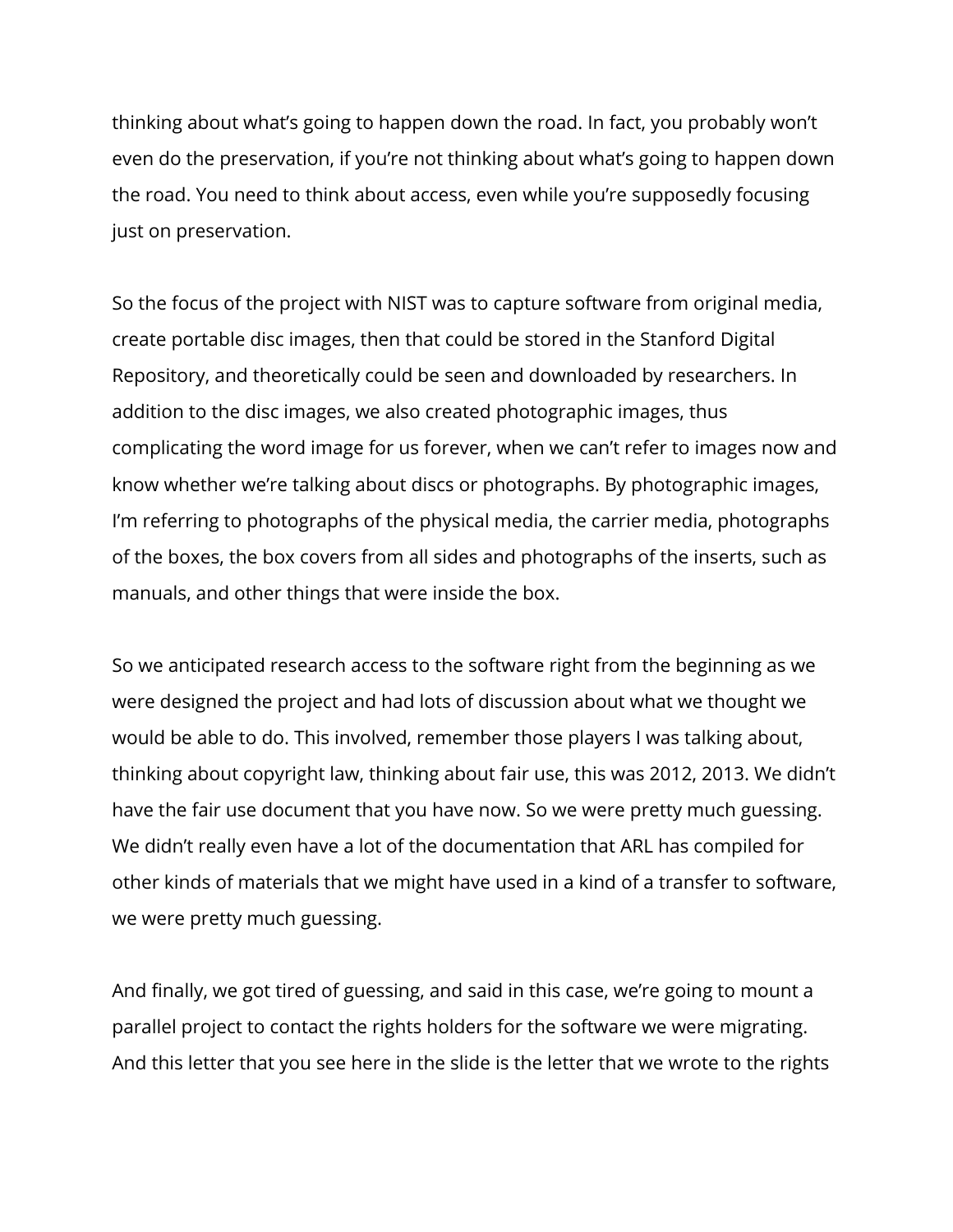holders we contacted. We began with the rights holders who held the most titles, so your Activisions, Microsofts and so forth.

We didn't go very far down the tail, we still plan to do that. But if you can imagine the collection of software from the 1970s, '80s and early '90s, many of the companies on the long end of the tail don't exist anymore and we'll have to think about how we do that.

#### Next slide, please.

So this is what we asked of the rights holders. We said we're contacting you for guidance about the level of access you will allow us to provide to your materials. And we would ask them that question, as you'll see in a second, we provided them with some options, that would then be documented. And we wouldn't need to care about copyright law or fair use or any of that stuff after doing this, because we heard from the rights holders, and they said exactly what we could do. That was the hope. We felt that this would eliminate this game that I was talking about to enable us to proceed without ambiguity.

#### The next slide.

So here's what we sent, we sent something like this to every rights holder we contacted. This is from the letter to strategic studies group. We listed the software titles we had identified, which stated that they owned copyright, so that could be on the disc or on the box or something inside the box, it says copyright SSG, we're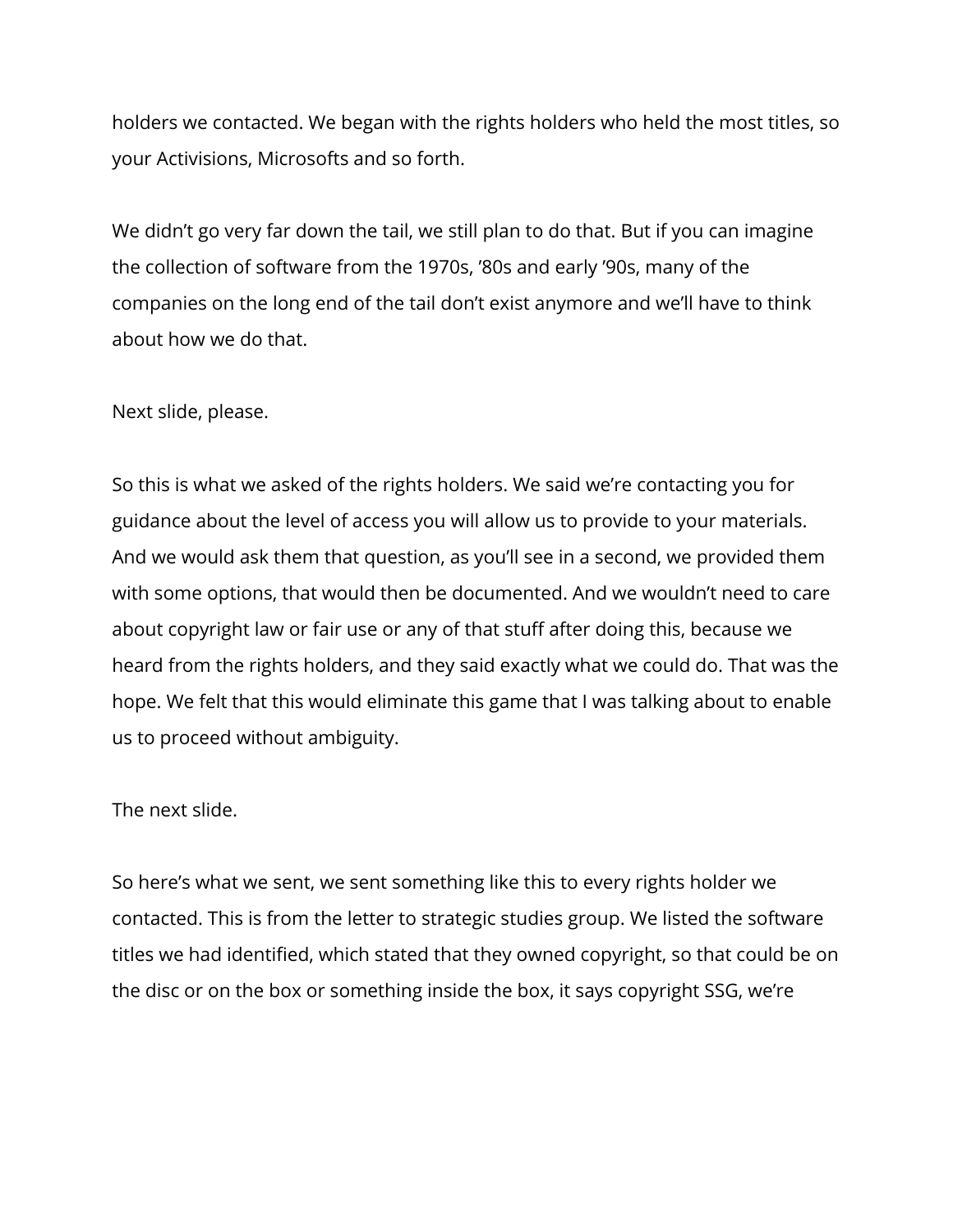contacting you about these titles. And we first of all, we asked them to verify indeed that they did own copyright.

Then, next slide.

And then we asked them for permission, according to this simple grid that you see here, both for the disc images and for the photographic images, world access is unlimited over the web allowing download and all that sort of thing. Research use only would be some sort of access with no permission to redistribute copy such as no downloads. And then restricted research use only would also include reading room access, I should mention. Restricted research use was if you've got something that you've got a problem with, let's talk about it and figure out a special case here.

Okay, next slide, please.

I'll conclude here. We actually can go back to the last one, we can just stare at it while I'm talking, it's a little more to look at. So again, we contacted rights holders about titles we thought they owned copyright to. And there was every reason to think that due to statements on software boxes, and so forth. Here's what we learned from their responses.

The first thing we learned, I think was the major thing was, we had discovered a new category of orphan software, which is if you think about that SSG list, there were 10 titles there or say a Microsoft and Activision to whom we might have had 200 or 300 titles. Typically, we received back confirmation that they felt they owned on copyright or were willing to assert copyright to half, two-thirds, three-quarters.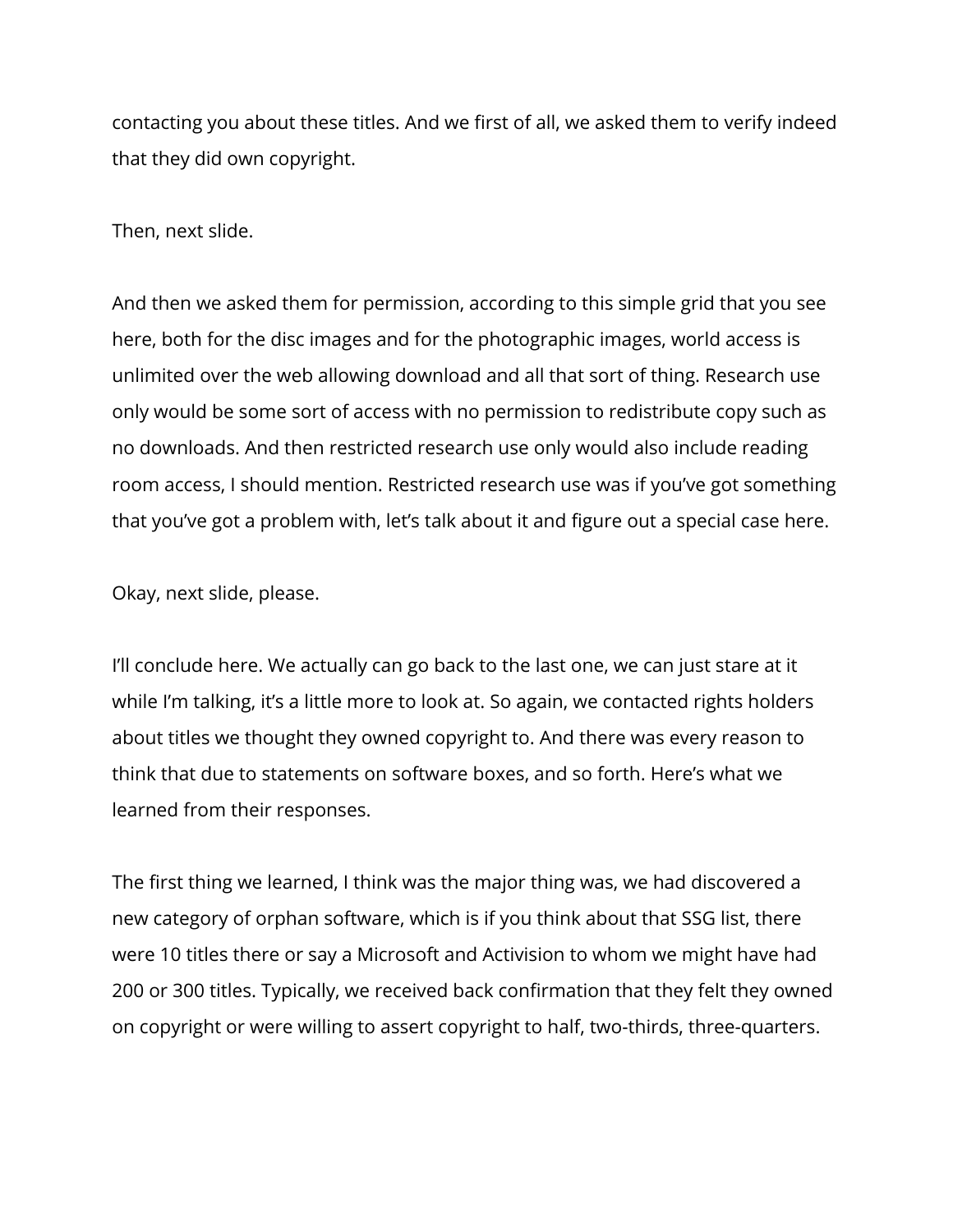Many titles for which we were certain they owned copyright, the purported holder said they did not own it. At least they were not willing to assert it.

There were a variety of reasons for that. If you want to know some of those reasons, let's save that for the Q&A. Secondly, we learned that we're not going to acquire world access for very much. The total right now is up to about 15 titles out of 15,000. So less than 1% for which we have unrestricted access to the disc images. However, in those cases, we're mostly dealing with what we call reading room access.

However, for photographic images, we've received permission for world access that is unrestricted, almost in every case. So this suggests that the rights holders are maybe less concerned about certain kinds of documentation around the software, they're less concerned about restricting access to them, than they are about restricting access to the software itself.

I'll conclude on this last sentence, kind of circles back to the second case that we discussed, concerning documentation and its importance. That's a little bit of a light at the end of the tunnel, indicating that probably with documentation, we're not going to have very many problems with rights holders. Okay, I'll stop there, and hand over to Leslie.

#### **Brandon Butler:**

Awesome. Thanks, Henry and I'm just switching over to Leslie slides here.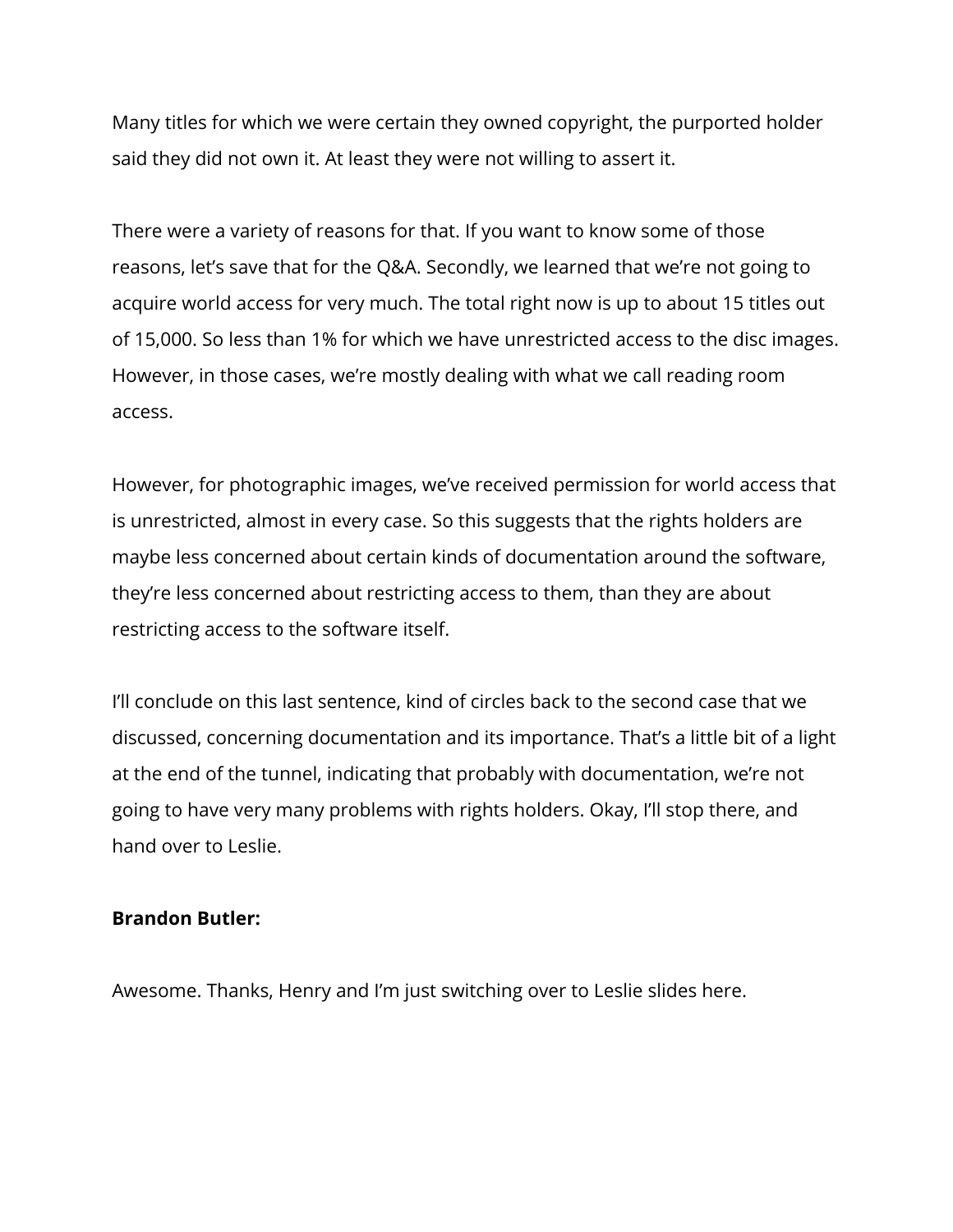#### **Leslie Johnston:**

Thank you, Brandon.

#### **Brandon Butler:**

All right. All go.

#### **Leslie Johnston:**

All right. Next slide.

All right. So we need to start with sort of some context for what we do at the National Archives. And the most important question is, do we actually collect software? We don't explicitly collect software, but we collect the permanently valuable records, permanent records of the federal government. And if an agency identifies code or software that they have developed as a permanent record, then it does come to the archives.

This is uncommon so far, but it is not unknown. I have a variety of different types of code that we have gotten from agencies. Some of it Java, that's actually the largest category of code that we have gotten in. Most of the code that's created by the federal government is in the public domain. So it is different from Henry's situation where he is bringing in primarily commercial software or open source software that was created through some sort of license. Most of what we get is public domain, unless it was created under a contract that had terms that overrode that status. So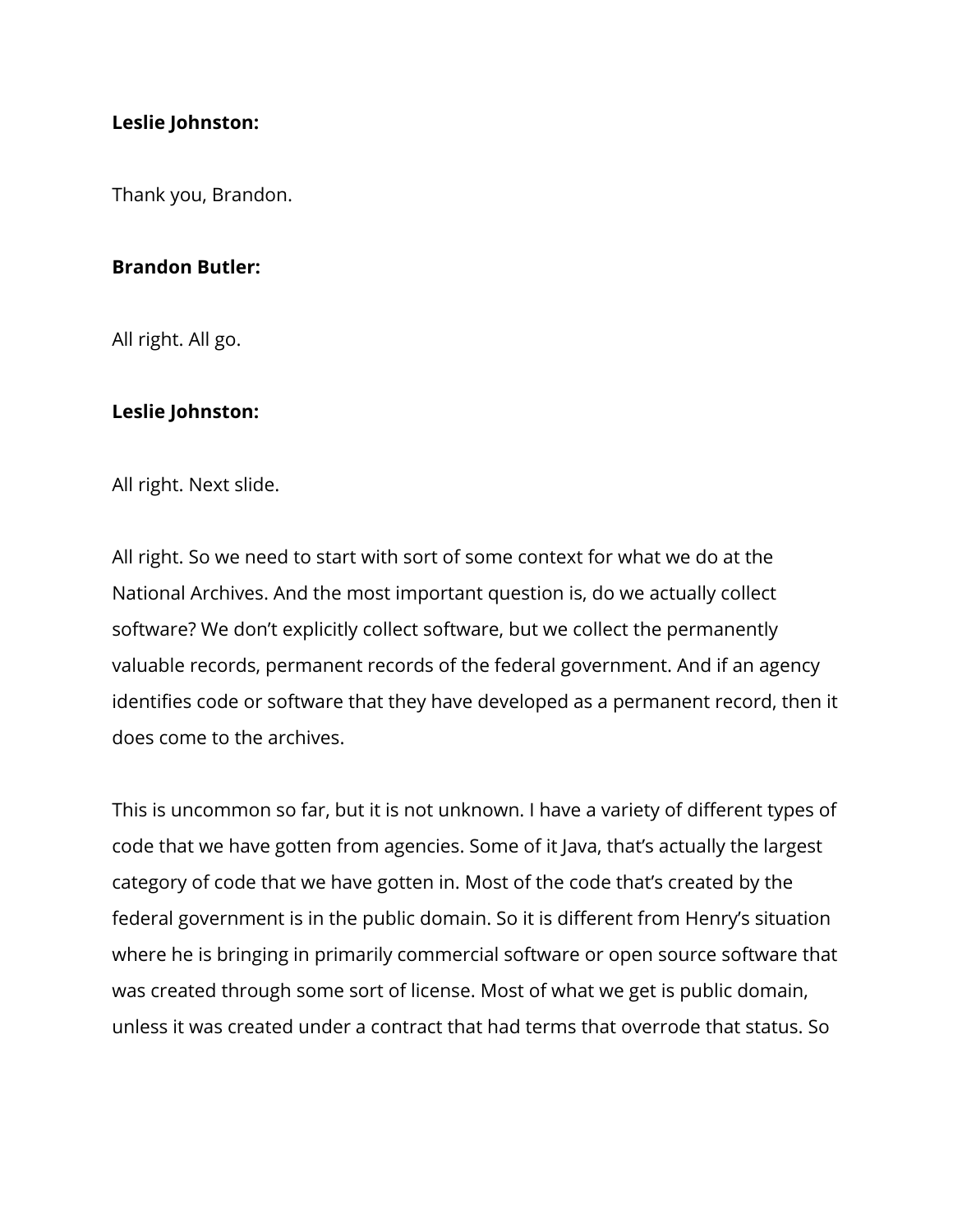it's really incredibly rare that we get the same sort of proprietary software that Henry gets.

What we do have is over 1 billion files, actually, it's over 1.5 billion files in our permanent record holdings. So federal and presidential, that are born digital, that date back to our first transfers in 1968. So we've been bringing files in for over 40 years, which means we have over 200 versions of file formats created in a variety of packages, in different operating environments, that have come into our collection.

Next slide.

So the context formats for us, is that we issue guidance, which we call transfer guidance for the agencies that have to send materials to us. So it's about the media types, it's about the file formats, it's the metadata. Some of this is actually in federal code, but most of this is guidance. We don't actually have a record type for software or code yet. We have record types for textual, for GIS, for databases, for email, but not yet for code, because we have received it so irregularly.

We're not able to be prescriptive about what we receive. We have concepts of preferred and acceptable formats and that's approximately 50 formats across all the record types. Like we prefer PDF A to other forms of PDFs. We prefer open standards, to proprietary standards, such as the Microsoft suite.

But this is real life, so the agencies do the work in the environments where they do the work. And as you can imagine, agencies, the work of those agencies goes from, we just do email or documents or spreadsheets or presentations, to the scientific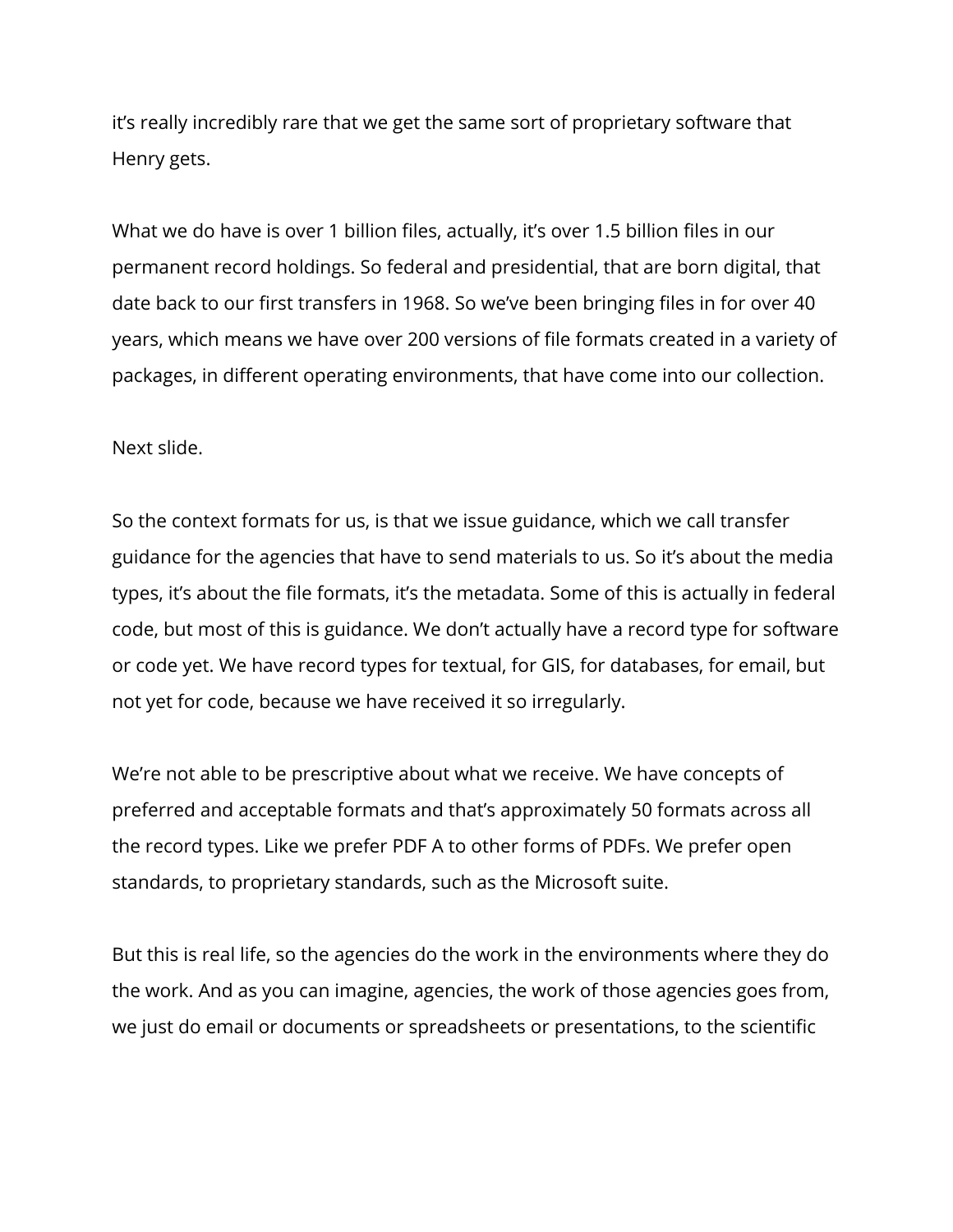agencies such as NOAA or NASA, where they have observational data, as well as code that they have written to work with that data at those agencies.

And because we have the variety of work and we have the longitudinal question about what we're getting in, we are always going to have to have flexibility. And we're always going to say take the record, even though it doesn't meet our guidance, versus we don't want to preserve the record in our holdings.

#### Next slide.

So the way that federal agency transfers to NARA work, are that agencies identify records, because they know their records better than us. But they do consult with NARA on which of their records are temporary, which means it has temporary business value to the agency, no permanent value, these are working files, they're not going to come to us. And then a schedule is agreed upon for the disposal, where they're given the authority to dispose of their temporary records, and then are required to transfer their permanent records to NARA.

This, again is where we come into some interesting questions about not only the records, and I swear I'm getting to it, the software, because they could hold onto it for five years, 50 years, or as we heard a couple of weeks ago, 500 years. We had an agency tell us that their records have value for the life of the physical structures that they are responsible for. And that one of those structures, the Hoover Dam, the records related to the building and maintenance of the Hoover Dam, will have business value for as long as the dam is in existence. And they apply this same standard to permanent records and retention for all of the structures that they are responsible for. So as they told us in this call, we will not be getting most of the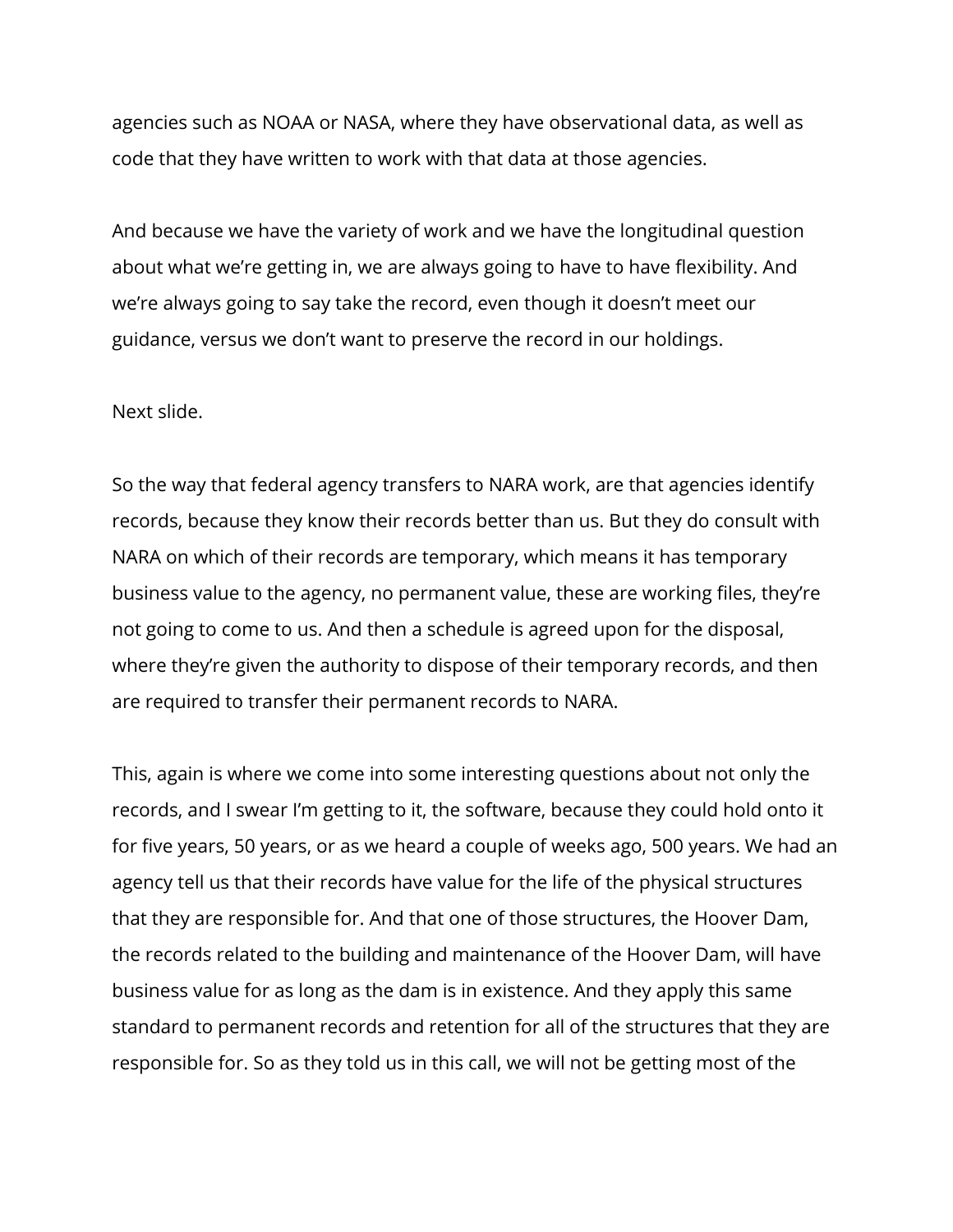Hoover Dam records for 500 years, plus 20. Because they add a plus 22 to everything just in case.

Next slide.

So what does any of this have to do with software preservation and fair use? So as Brandon mentioned, we have two use cases. The smaller use case is that we do receive code from agencies. But the more prevalent use case for us is that given that potential for lengthy periods of retention by agencies, the uncertainty that they will be able to migrate files over time, because I will say that federal records managers, that category of position in the federal government has to be one of the most underfunded and understaffed areas of the federal government. And there being such a variety and vintage and formats, as well as the software and operating environments, we need older software packages to be able to validate, process, described and migrate the files that we have in our holdings now, will have into the future, and we'll get in the future.

#### Next slide.

So the workflows for bringing in code or any type of born digital record is the same. We have a single workflow for accessioning, processing, ingest of born digital records. So agencies let us know that there is a transfer that they would like to schedule, they have to tell us what schedule it is, and what type of materials these are, both in terms of record types, but also the intellectual content. Are these emails, are these press releases, are these project management records? So that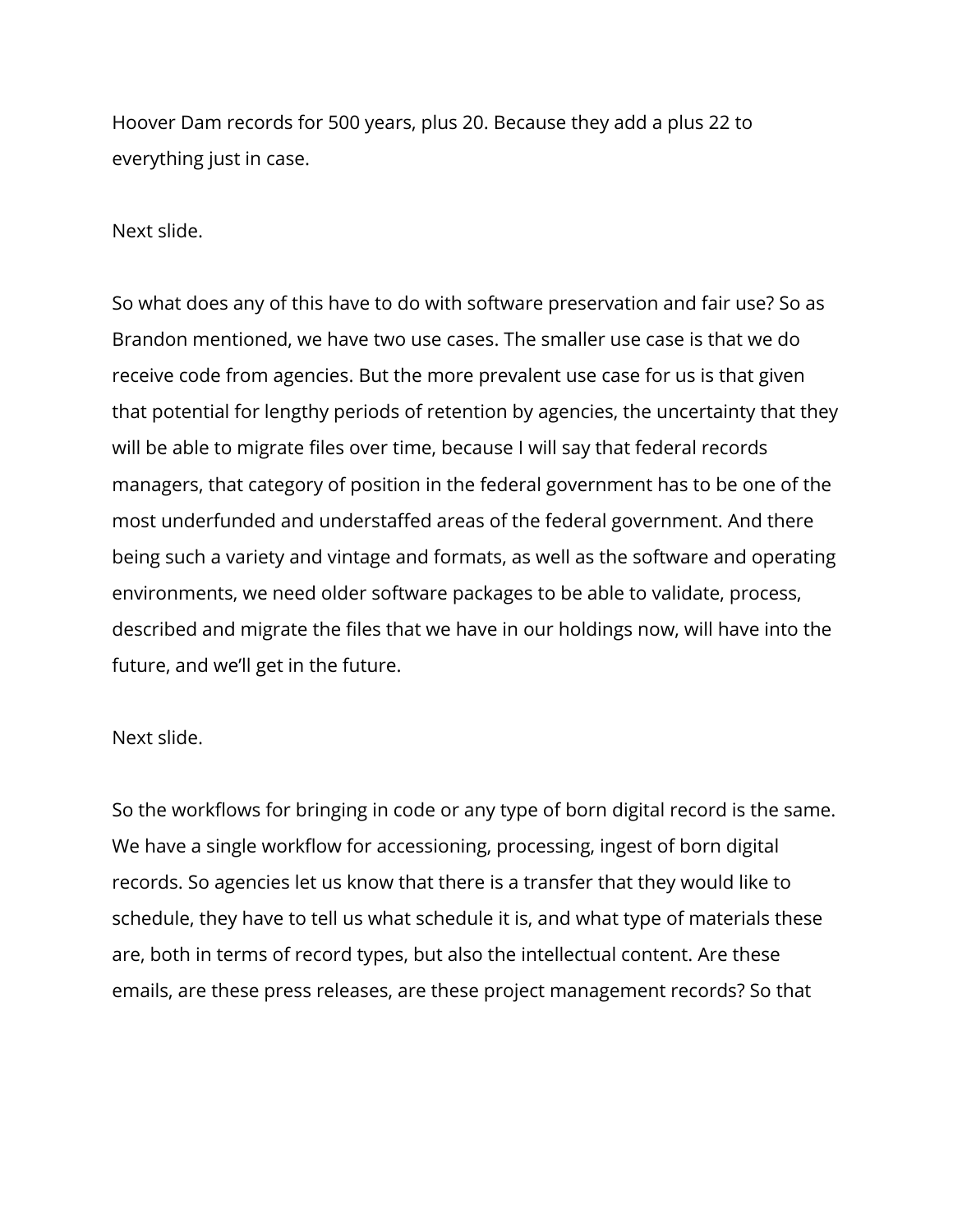we can actually confirm that what they're sending is what we expect to receive, and that what we've received is what they claimed they were sending.

So our workflows are not unlike any other digital accessioning, ingest and preservation workflow. We need to validate that they conform to the format that they purport to be. Are they really PDFs? Are they really drawing files? Are they really Java code? Is it compressed or uncompressed? We want everything to come to us uncompressed. Is it compiled or under compiled? If we get code, we want it to come to us uncompiled and the confirmation that the intellectual content meets the requirements of the record schedule. If they send us things in these transfers and they don't meet that, we do not take them into the permanent collections.

As I mentioned, with compression, we also require that any materials be transferred to us without encryption. So things must be uncompressed, and unencrypted when they come to us, and that includes code.

Next slide.

So, agencies are expected to transfer supporting documentation along with the files that go into that transfer dossier. Not surprisingly, this can either be present or absent or be highly variable, in terms of the granularity of documentation that they send us for things like datasets, databases, spreadsheets. We hope for some sort of XML, JSON, we expect for some sort of documentation of the data schema or the markup scheme. We don't always get that.

So our processing archivists have to work with whatever it is that we have gotten. So we need to make copies for ingest, if the files have come to us on media. And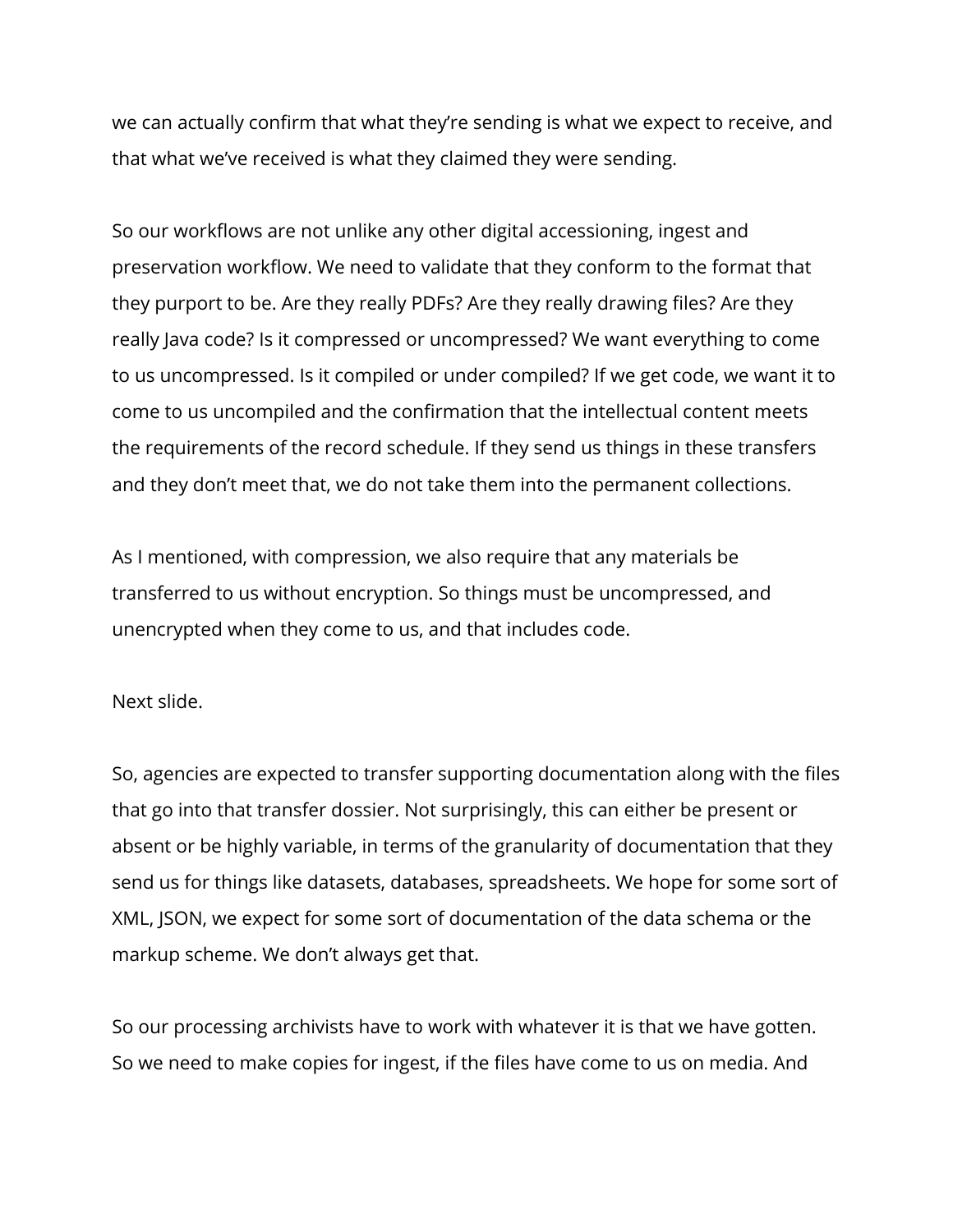that can range from coming in on a USB stick, to coming in on an entirely racked server environment, depending on the scale of the transfer that is coming to us.

We run format characterization tools to identify if they are or aren't what they say they are. We attempt to open and or run them and I will be circling back to that activity. We have to review them for PII, because we will get in particular, datasets that come in with PII. And as a separate activity, we do also receive classified materials. And that can include code that comes along with things from say, the Department of Defense.

We need to describe them and we need to create processing notes about the state of the files, and the associated environmental requirements for not only us, but for researchers to interact with them. And from our point of view, even though our records and our code are public domain, we have created processes that we believe are in line with the code of best practices that we're talking about today, especially principle one, in terms of how we actually process code for our holdings.

We do not make any recordings of the software in use, if we have received it, or any other interactive materials that we have received. We don't record user interactions, we don't generally ever receive packaging. So we don't create any sorts of images that would relate to principle two.

Next slide.

So even though we're focusing today on principles one and two, I need to talk a little bit about principles three and five, about the work that's necessary for preservation and the work that's necessary to provide access. So the Federal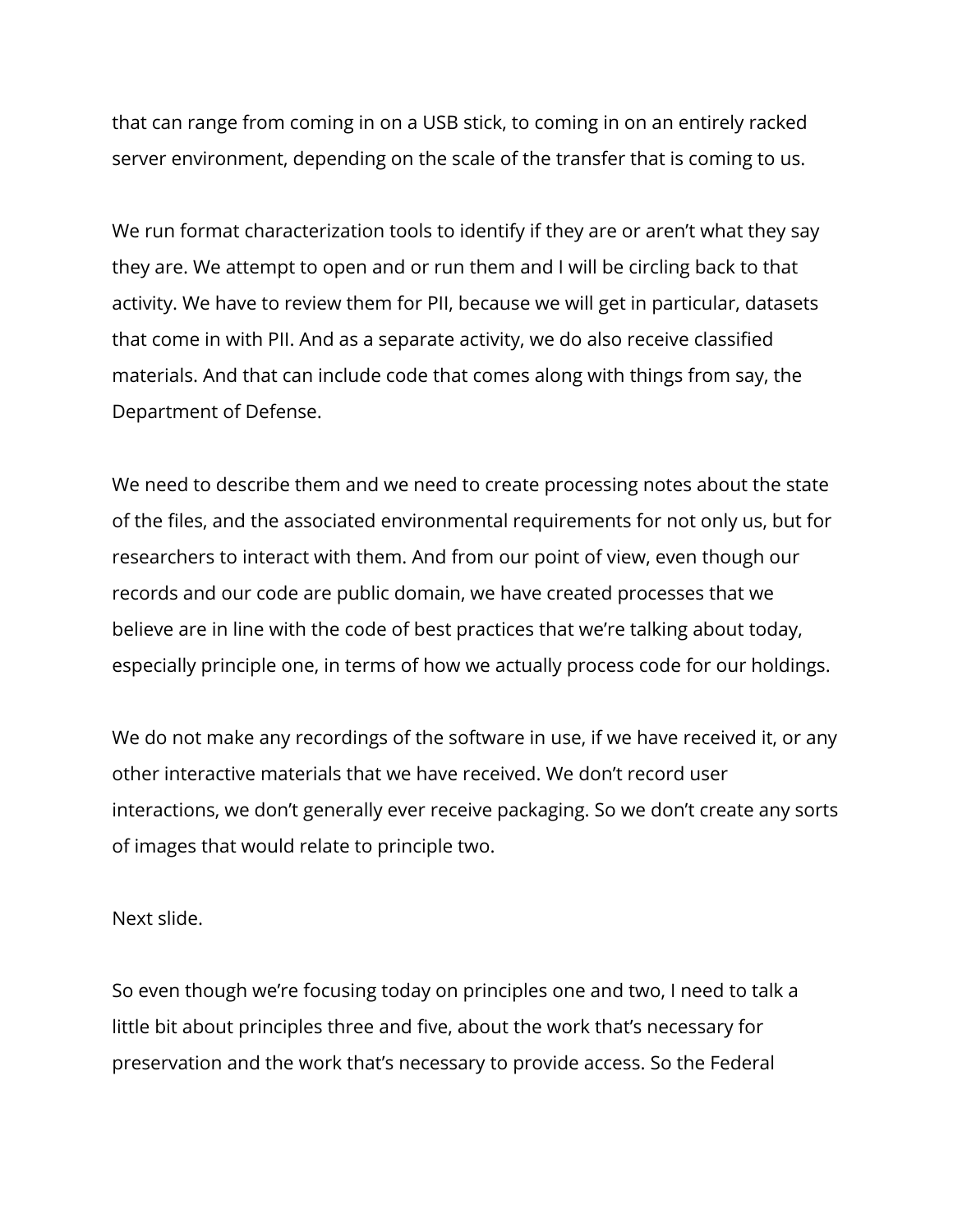Records Act requires that agencies send us their records, including code, in a manner that actually, explicitly allows NARA to provide the access.

So we do indeed retain and preserve the original format of the files, we create public use copies and we provide access to the holdings in common formats. But we also provide the original formats, as requested. And we believe that our activities are in line with the code of best practices.

#### Next slide.

But as Brandon mentioned, what this means for us if we have 1.6 billion files in well over 200 variants, this means that we must have software to process the records, as well as potentially provide access to them. And that's slightly out of the scope of the core principles, but if you look at the appendix two in the code best practices, that's a section that I recommend to every archivist who deals with born digital materials, and take to heart when you discover inevitably that you will need legacy or vintage licensed software and operating systems that are required for the processing and preservation of your collections.

#### Next slide.

So that's it for what I wanted to make sure that I covered, as sort of the introduction to how we do things and the issues that we have come across in our work. And now I throw it back to Brandon, and everybody so we could have a discussion about this.

#### **Jess Meyerson:**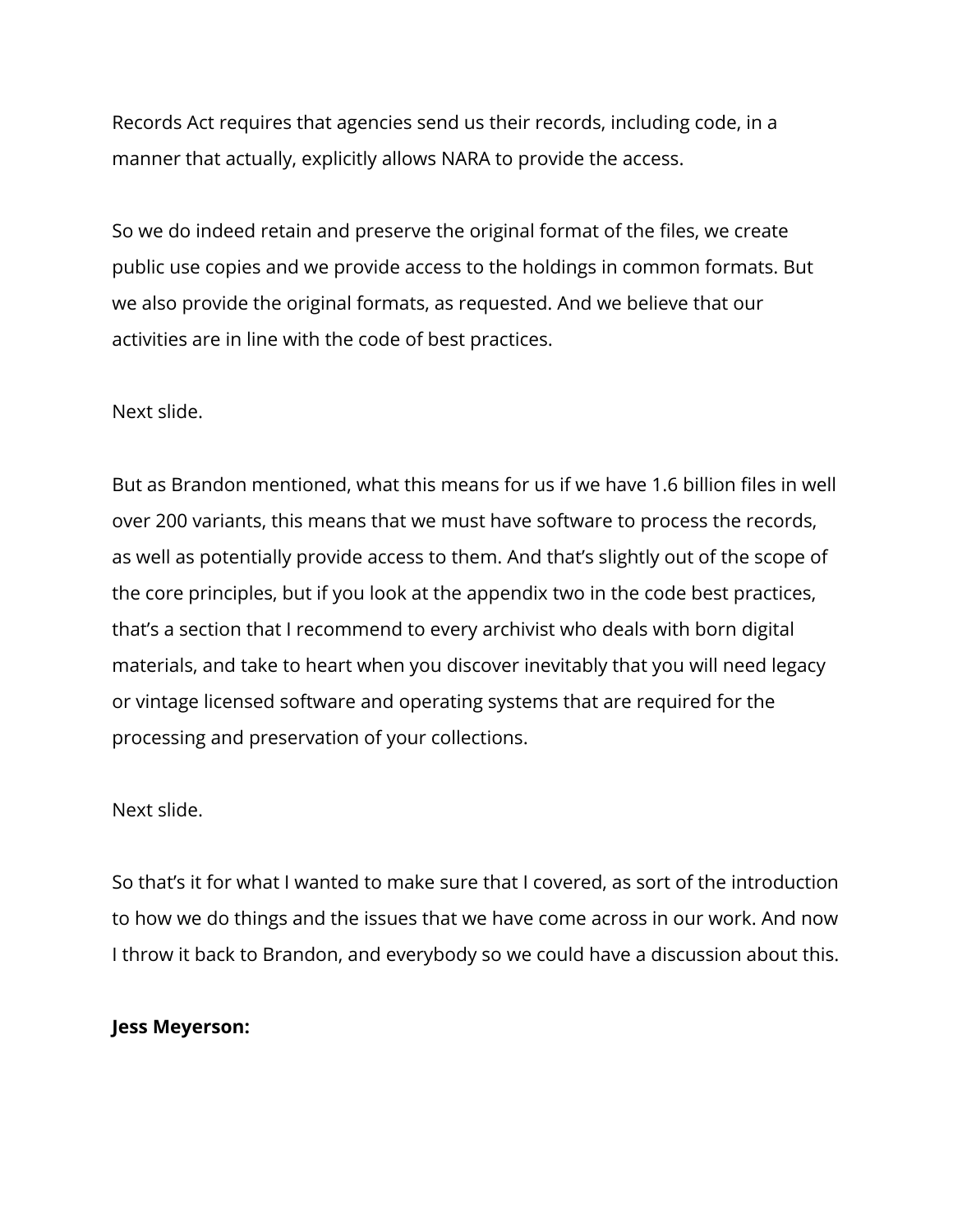Yeah, thank you so much, Leslie, Henry, Brandon and Peter. We do have a few questions queued up for today's Q&A. So we'll take some time to review those now. I will take a moment to encourage everyone to continue to paste their questions into the chat. We may be developing a backlog of questions. If we don't have time to answer them today, I'll continue to repeat that we will address them over the course of the series. And they may be addressed explicitly in writing on the post that includes the publication of the recording.

So the questions we have for today, there was some follow-up about Henry's presentation. Most museums provide images of their objects in their collection, including copyrighted materials. So just a follow-up question for Henry and Stanford library policy, in terms of what the concern was about providing images of the physical materials.

#### **Henry Lowood:**

Well, the image of the carrier format would probably be analogous to what the museums do and that was not the part we were concerned about. The part we were concerned about were things like the manuals and the boxes themselves, which the manuals are text, and are certainly covered by the copyright that the publisher owns over the software title.

Box covers, a similar argument could apply, although as we know, in the age of Amazon and so forth, box covers and things like that fly around quite easily. It would be very unlikely that a publisher would have a problem with that.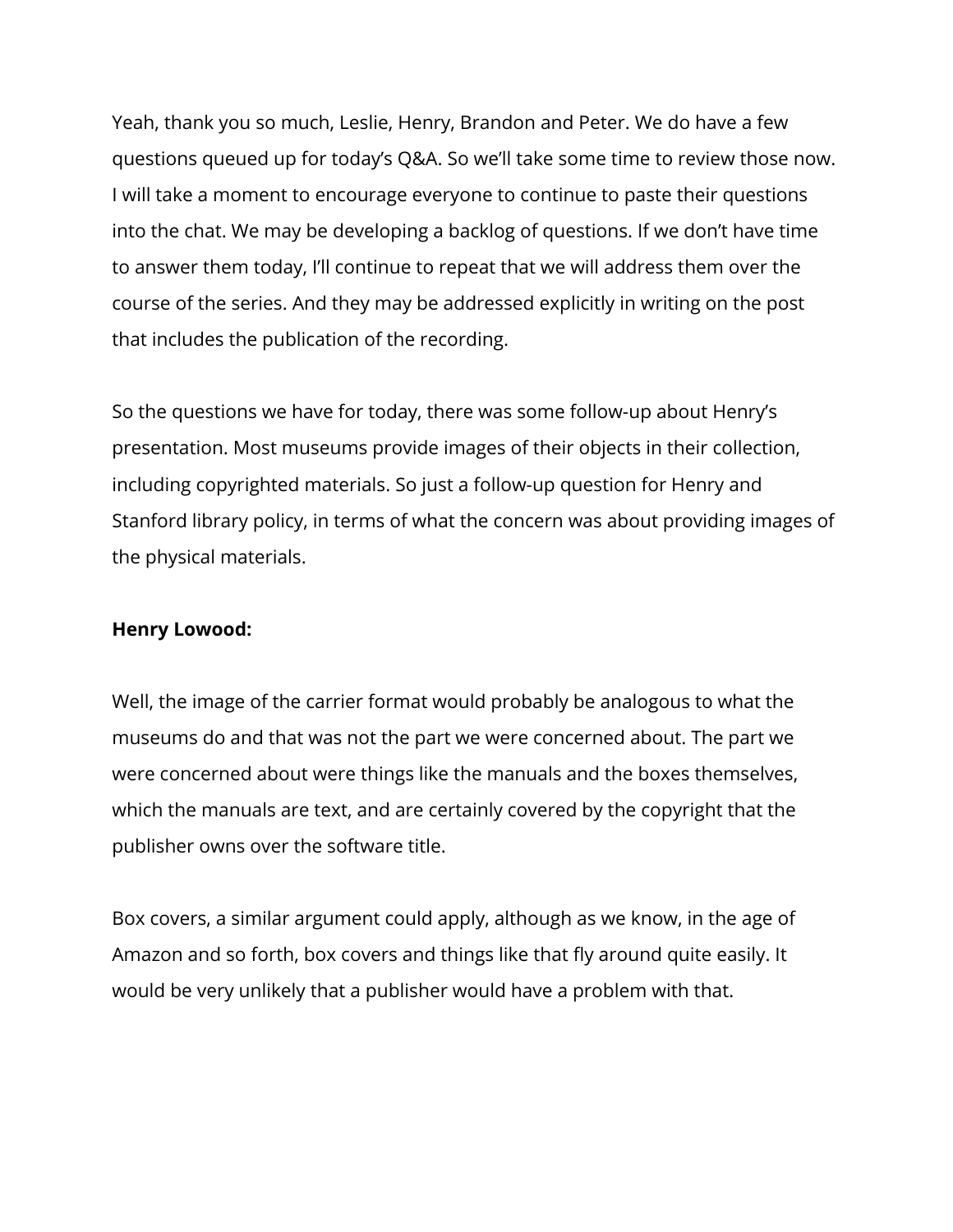But we were pretty concerned about things like manuals, basically, the booklet inside the box. Maybe I should backtrack and remind people that there was a time when software included a printed manual. And in the era we're talking about of the '70s, '80s and early '90s, that was quite common. Some of them, I'd say, went up to about 200 pages, there are games in particular and even productivity software that have quite lengthy manuals. And so certainly those would be covered under copyright. We wanted to have clearance on them.

#### **Peter Jaszi:**

If I could just jump in for a moment, it's such a good question. The reason that museums provide images of things in their collection is because they feel, correctly, that they can rely on the fair use document to do so. So the question and the project of today are very closely related.

#### **Jess Meyerson:**

Perfect. That's our first question. We also have a, this is also follow-on from Henry's presentation. And so Henry, if you could speak to this, and maybe Peter, as you did just now or Brandon or Krista or Pat, might speak a little bit to the broader context for this.

So this was a question about why particular donors maybe think that they don't own the rights or particular software companies think that they don't own the rights. So this was maybe hearkening back, Henry, to your information gathering phase, when you were initially doing permissions. And I would like for the attendee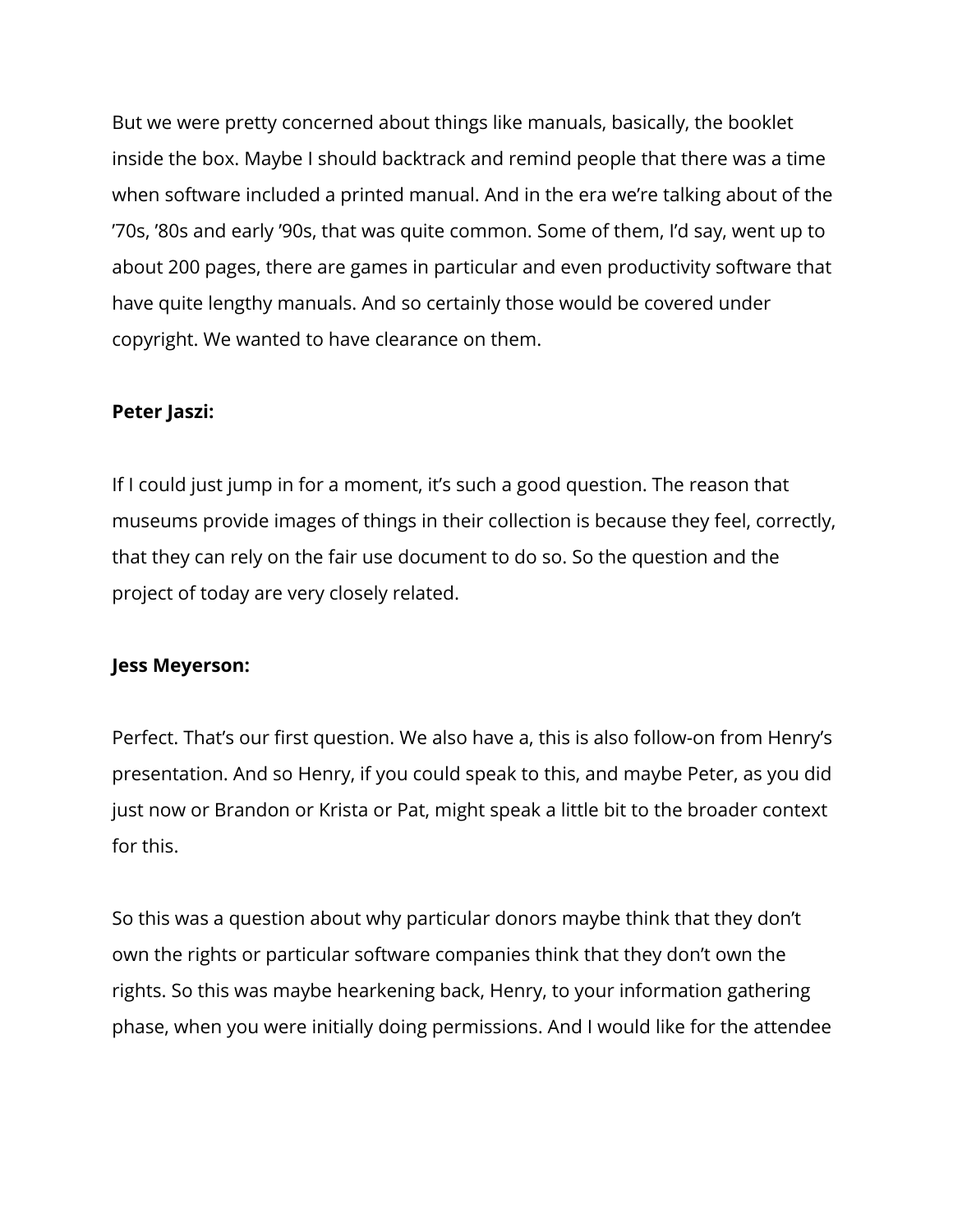that asked that question to please step in and correct me if I've gotten the thrust of your question incorrect.

#### **Henry Lowood:**

Okay, I'll just go ahead and if that questioner wants to interrupt and say I'm going in the wrong direction, feel free. Well, donors, of course, rarely have copyright over everything they give a library. You can imagine somebody gives their collection of magazines or software to the library, they generally will own the copyright, and none of it. And even in the case of their papers, very often, they're donating things that they don't own copyright to.

In the case of the publishers, that's the more interesting thing, the publishers we contacted, for whom we were relying on copyright statements in the materials that we had, that stated that they owned copyright. And now we go to the publisher, and they tell us we're only willing to assert rights on about half the titles or two-thirds, whatever the number would be. Why is that?

A bunch of different reasons. Keep in mind here, that we're talking about software that's at least in the youngest case is 25 years old, in the Cabrinety Collection. But that doesn't explain everything. It might be that the company has a policy of not answering a question like that unless they can locate their contracts. And guess what? They can't find the contracts for the software from 1982.

It might be that licenses reverted. This is a thing that, I work on film and media as well. It's a thing that I don't see very much discussion about in library land, about how rights sometimes, due to contracts, will change. A very famous example of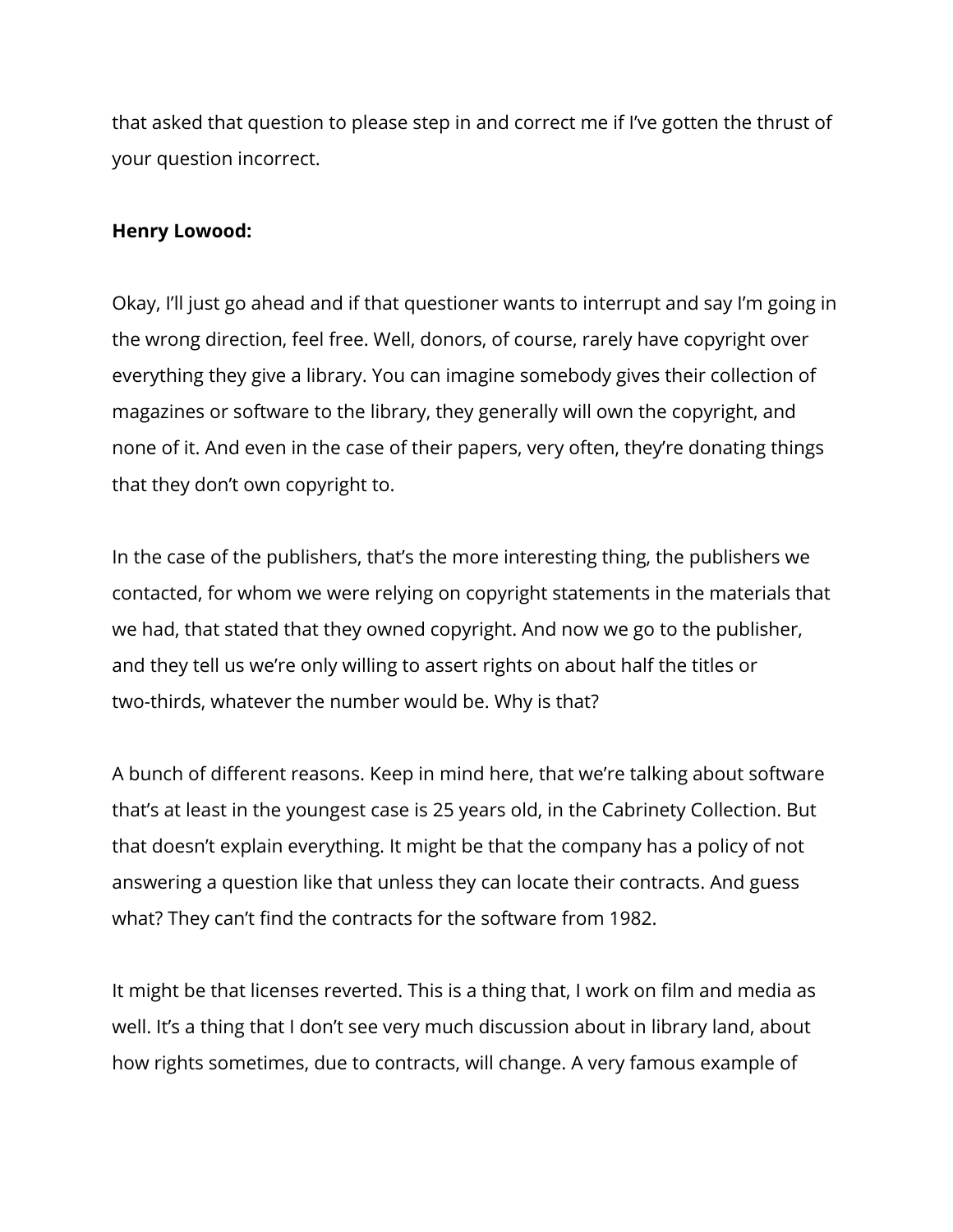that, that has caused me no limit of grief over the years is the famous Macintosh commercial, the 1984 Super Bowl ad, from Apple, where rights reverted to Ridley Scott from Apple, after a certain number of years. And it's been very difficult to get Ridley Scott's attention to let us deal with some things there.

So rights revert. Sometimes they're sub licenses, sometimes there might be, well, a good example of that would be music soundtracks. That's true of games software, for example, just as much as it might be for a television show. If any of you have seen the TV show, SC TV, Second City TV, the DVD of it, you'll notice there's blackouts on the DVD. And that's because some of the musical performances, they couldn't go back and revisit the rights on that, they had to black it out.

It can be the same with a game. An example of that would be Doom, where the musical rights, there was a sub license involved with that, that affected the distribution of the version of the game for which the source code was released. And that might be a reason that a company like Electronic Arts is not willing to assert their rights, because they're maybe not sure about music rights or something else that's underneath, or it might even be a piece of software that is within the software that they've distributed.

So there are lots of reasons that, it turns out, can orphan a piece of software, as far as permission goes, that you thought was unambiguous in terms of the ownership of copyright. I think, I may even have left out some other factors that came up, but I think those were the most common.

#### **Jess Meyerson:**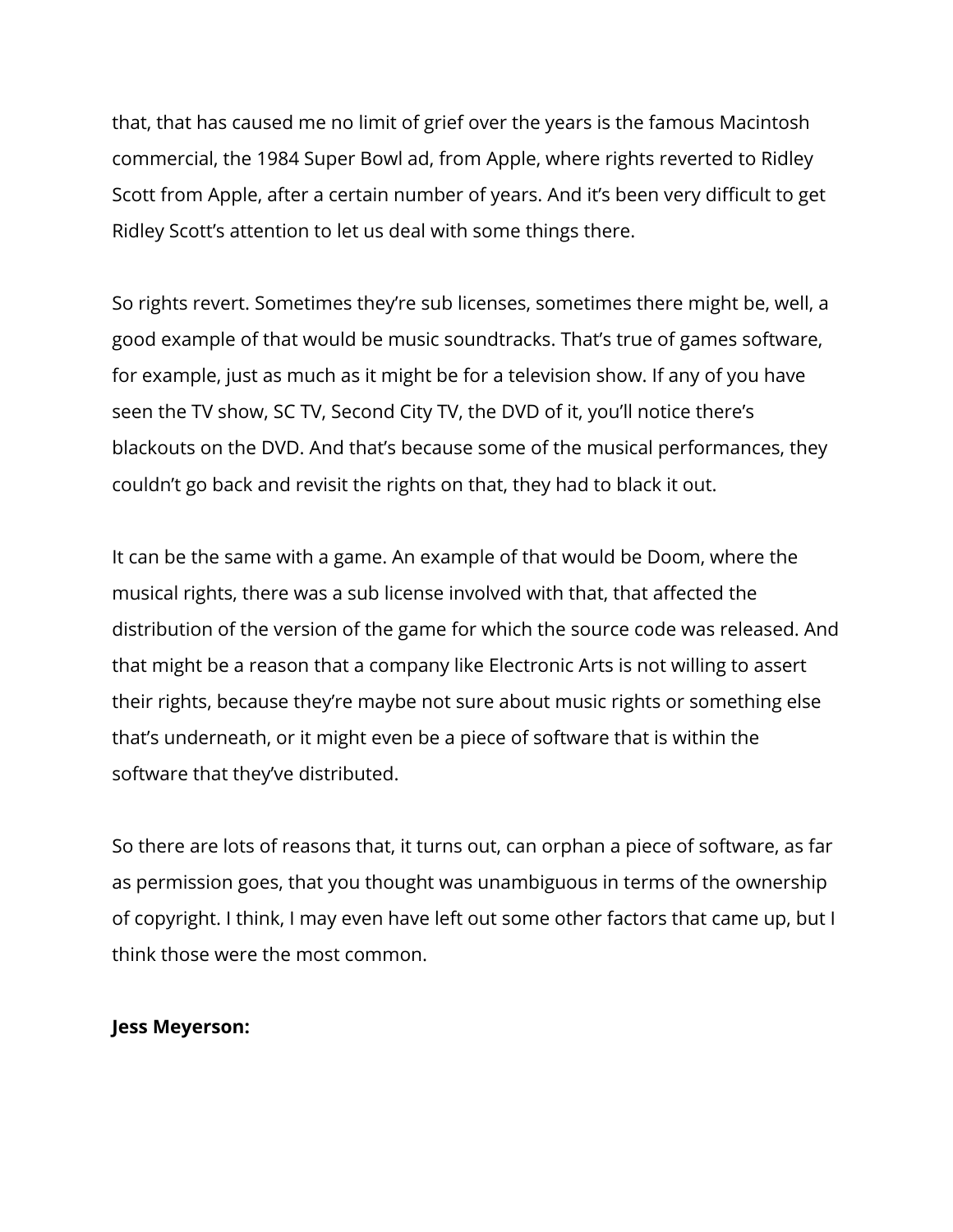Thank you so much Henry. I want to open that up to our research team, Peter, Brandon, Krista and Pat to respond. And then due to time, I think we'll have to wrap it up after that. However, we do have a queue of two to three other questions that we will pull forward to episode three.

### **Brandon Butler:**

So I'm about to jump through the screen if you didn't notice, and I want to get this out there before we get to the last thing. The great thing about fair use is that this is what it was meant to do is to solve this problem. If you are a startup that wants to cash in on the vintage gaming trend by rebooting Doom and selling it for the iPhone, then copyright makes you go and get permission, and that's good. You should, you're going to make a lot of money, you should go find whoever wrote that music and give them a piece of it. And if you can't find them, you can take it out and that's okay. And that's the way copyright works and that's good.

Copyright was never since 1790 supposed to discourage research and learning. And so when you get people like Henry having to go through this process, that is not what copyright intended to do. For the reasons Henry described, getting permission can be wonderful. It's not a waste of time if you think you're going to get it, it's great to get it.

But if you hit a brick wall, copyright is never supposed to be a thing that prevents research and teaching in this way. And fair use is the safety valve that lets you do this. The principles we've been describing today are the reasons, are the principles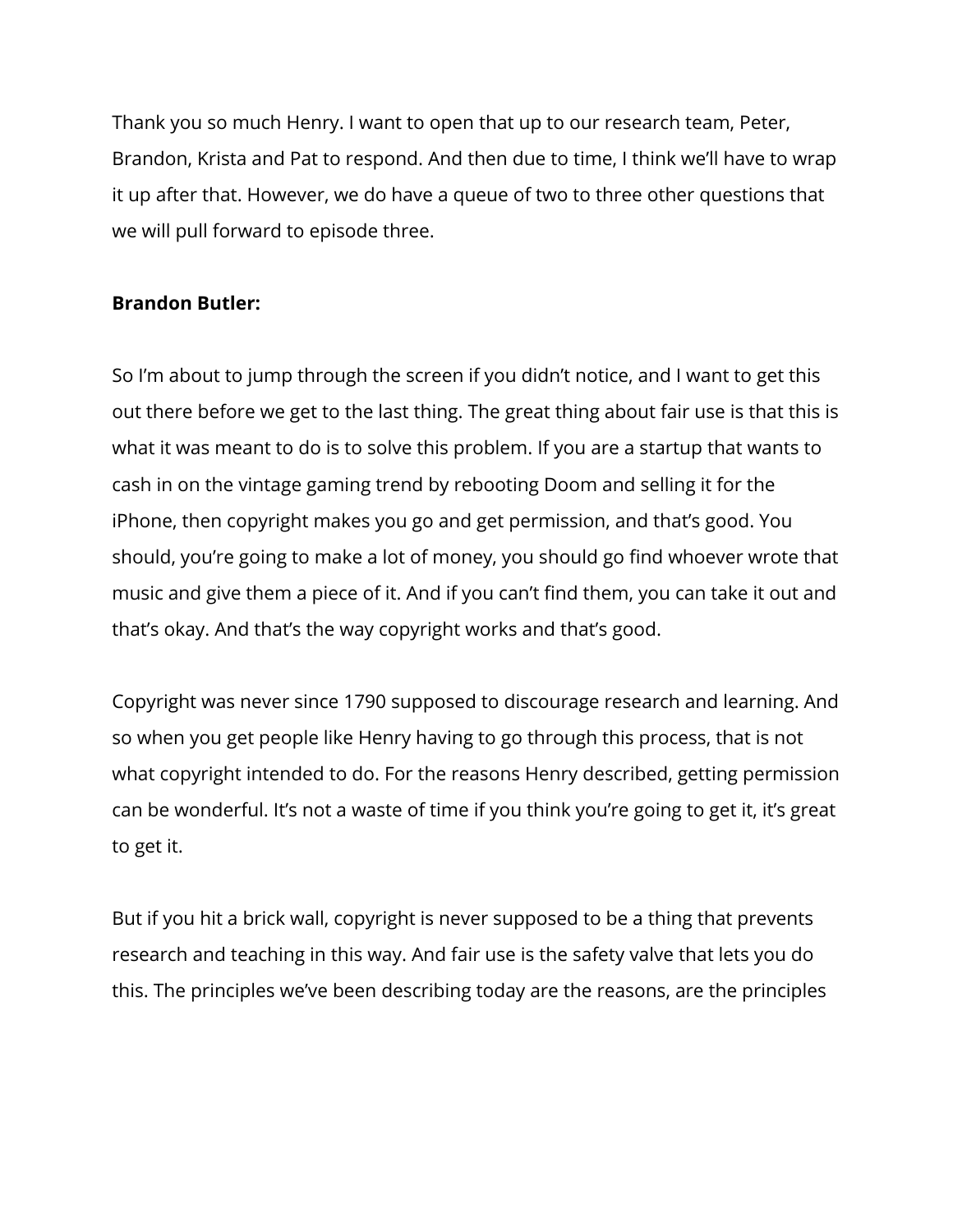that will let you do the things that, when you hit that orphan work brick wall, fair use saves the day. So go forth and fair use in peace.

#### **Jess Meyerson:**

That's excellent and what I'll do is I'll be sure to highlight that, that last portion, the actual like minute time, while Brandon says, and here's fair use, this is the problem that it solves.

That was a wonderful episode, as always, just a huge thanks to the entire research team. That's Brandon, Peter, Pat and Krista and warm thanks to our esteemed guests today, Henry and Leslie. Also, sincerest words of appreciation to each of our attendees today. Thank you so much for joining us.

And join us next week, same time, same place for episode three, Access Within Institutions and Across Networks. This will be featuring Jonathan Farbowitz of the Guggenheim Museum and Euan Cochrane of Yale University Libraries.

So next week's episode will be facilitated by Krista Cox from the Association of Research Libraries and Peter Jaszi of the Washington School of Law at American University. Thank you again to all of you and we look forward to next week.

#### **Peter Jaszi:**

Bye, everybody. Thank you.